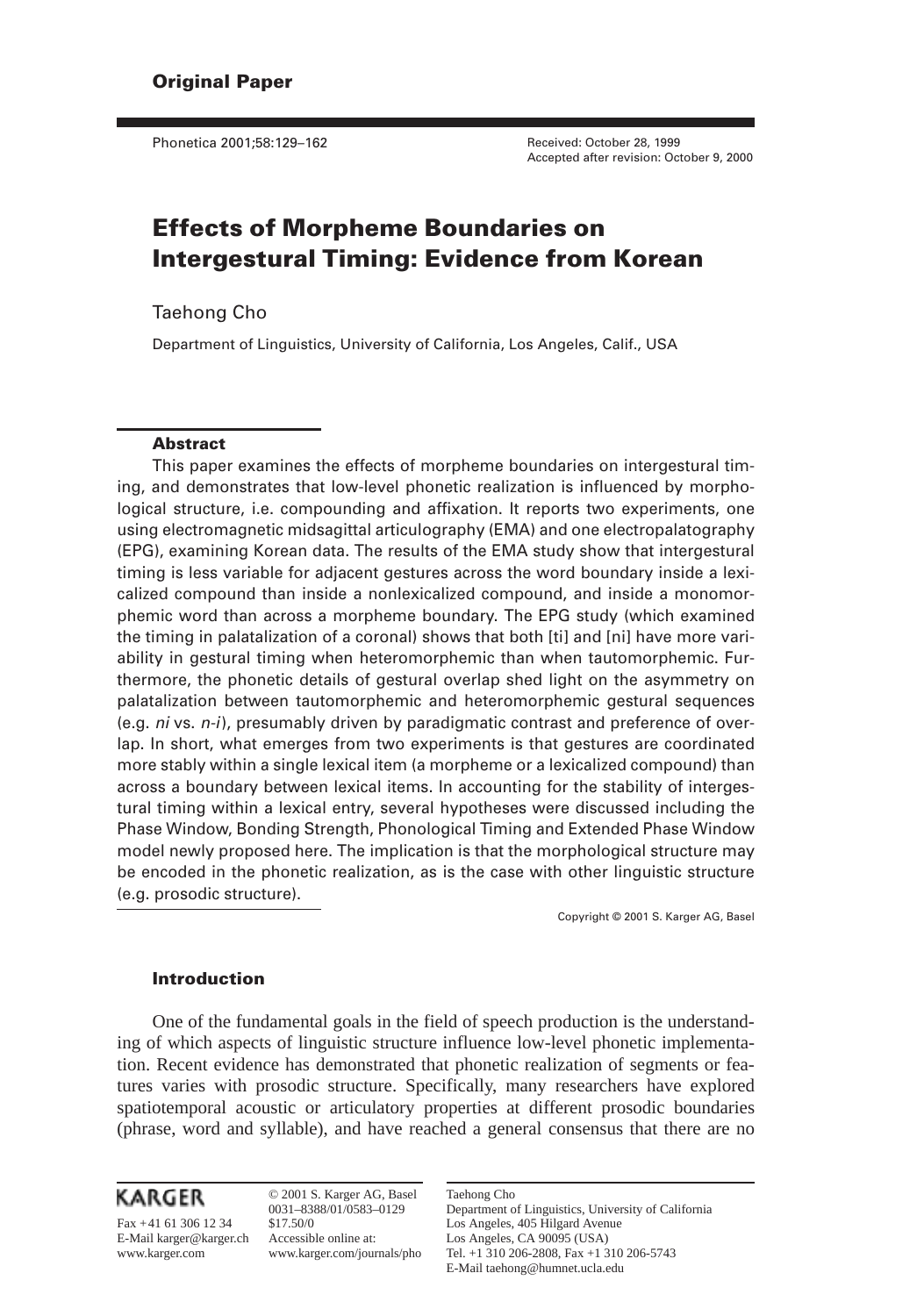invariant phonetic values associated with a single feature or a segment, and that lowlevel phonetic phenomena cannot be understood apart from high-level prosodic structure [e.g. Edwards et al., 1991; Pierrehumbert and Talkin, 1992; Jun, 1995; Fougeron and Keating, 1997; Byrd and Saltzman, 1998; Cho, 1999; Cho and Keating, 1999, to appear; Keating et al., 1999, to appear; Byrd, 2000; Byrd et al., 2000]. However, while there is a relatively large body of literature about effects of prosodic structure (e.g. syllable, word and phrase boundaries) on phonetic realizations, few studies have addressed effects of morphological structure. This study explores the possibility that morphological structure does indeed influence phonetic realization in at least some cases, specifically compounding and affixation in Korean.

A good place to look for such effects is in the domain of articulatory overlap: effects can be precisely measured, and there is a body of theoretical literature that can be drawn on in interpreting experimental findings. One such theoretical framework is Articulatory Phonology [Browman and Goldstein, 1986, 1989, 1990, 1992a, b, 1995, 1998], in which spatiotemporal characteristics of articulatory movements are linguistically significant in various ways. In Articulatory Phonology, the articulatory gestures are linguistically meaningful units: the primitives of phonological representation are gestures, not phonemes. In this framework, a variety of linguistic messages (e.g. lexical distinctions, lexical stress, phrasing, etc.) are conveyed through two mechanisms: (1) what kind of gestures are involved and (2) how they are spatiotemporally coordinated. Lexical representations therefore contain not only information about articulators and their movements, but also a timing specification for those gestures, constituting a lexical entry, which is stored in a 'gestural score' [Browman and Goldstein, 1990, 1998]. A key assumption in Articulatory Phonology relevant to the current study is that information about temporal coordination for a lexical item is stored in the lexicon, and that the phonological structure of a lexical item may be viewed as a 'constellation' of gestures; that is, a stable organization among gestures [e.g. Browman and Goldstein, 1986].

Evidence for the stable organization among gestures within a lexical item is found in a variety of studies which show that intergestural timing is more variable at a level above the word than word-internally [e.g. McLean, 1973; Hardcastle, 1985; Holst and Nolan, 1995; Byrd, 1998; Byrd et al., 2000]. Byrd et al. [2000] reported that the labial and lingual gestures for an /nm/ or an /mn/ sequence were phased with each other with less overlap and greater variability when the gestural sequence spanned a major prosodic boundary (e.g. a phrase boundary) as opposed to a lower level boundary (e.g. a syllable boundary within a word). Lesser variability was also found for intragestural timing of lip opening and closing gestures associated with /ma#m/ when the intervening prosodic boundaries (#) were lower, i.e. the word-internal sequence has lesser variability than sequences spanning a higher boundary [Byrd and Saltzman, 1998]. Furthermore, there is a subtle but significant word-level effect on intergestural timing. For example, Byrd [1994, p. 76], in an electropalatographic study of timing patterns in adjacent consonants in English, found that 'coordination of articulatory movements for sequential consonants is less variable if the consonants are tautosyllabic than if they are heterosyllabic'. However, Byrd's [1994] examples for tautosyllabic consonants in fact occur within a word, and the examples for heterosyllabic consonants occur across a word boundary. Thus, Byrd's findings may be interpreted as either a word-level or syllable-level effect.

The current study examines the effect of morpheme and word boundaries on intergestural timing in Korean. The central hypothesis of this paper is that intergestural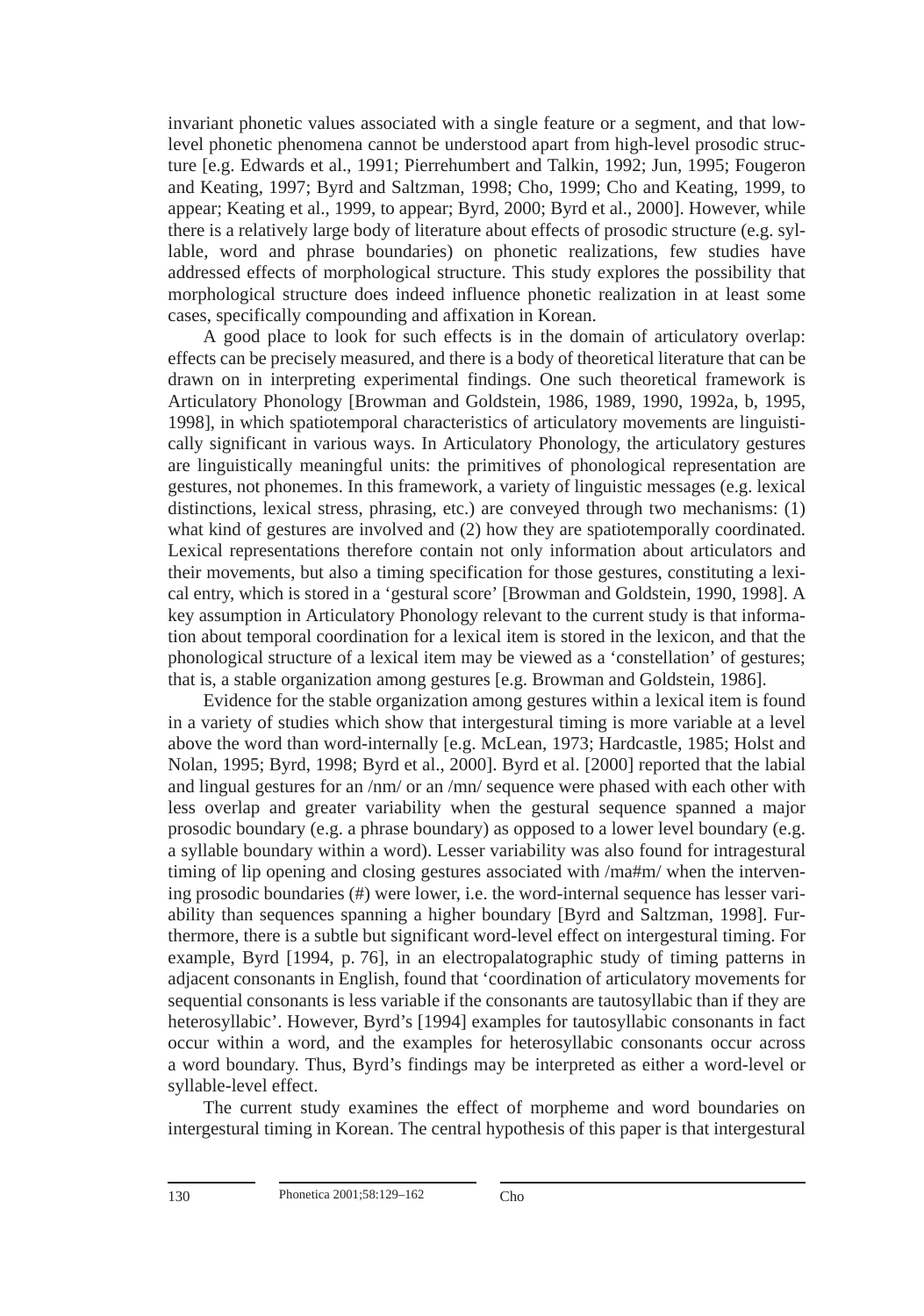

**Fig. 1.** Different width phase windows for coordinating gestures within a single word (**a**) or in separate words or morphemes (**b**).

timing is sensitive to the morphological structure, such as affixal morpheme or compound boundaries. As a starting point, one prediction can be made, based on Browman and Goldstein [1986]'s view of a lexical item as a stable constellation of gestures, i.e. timing relations are more stable between gestures belonging to a lexical item, as in figure 1a, than between gestures across different lexical items, as in figure 1b.

At this point, it should be clarified what constitutes a lexical item. It will be assumed throughout the paper that each productively used morpheme constitutes a separate lexical entry [cf. Booij, 1985] and therefore, productively affixed forms consist of multiple lexical entries. Thus, if we follow the idea of stable timing within a lexical item in Articulatory Phonology, intergestural timing is expected to be more stable within a morpheme than across morphemes. Furthermore, we can expect intergestural timing to be more stable within a lexicalized compound than across a word boundary in a nonlexicalized compound (or a noun phrase).

A competing view, however, is that there should be no morpheme boundary effects on the phonetic realization of gestures inside a phonological word. One may argue that the phonological form which is the output of phonology is fed into the phonetic component of the grammar without reference to morphological information. One such view can be found in Chomsky and Halle [1968], in which the output of phonology has no information concerning word-internal morphological structures, i.e. the boundaries are erased at the end of each transformational cycle, and the speech signal is generated by applying universal phonetic implementation rules to the output of phonology, i.e. it assumes the relative timing of phonemes to be handled automatically by the phonetic module with no effects of morpheme boundaries. Similarly, the Bracket Erasure Convention in Lexical Phonology [e.g. Kiparsky, 1982; Mohanan, 1982] predicts that morphological structure is invisible to phonetics. Most recently, Levelt et al. [1999] proposed a speech production model in which 'phonetic encoding' does not have access to morphological information. In their model, a string of morphemes (the result of 'morphological encoding') is fed into 'phonological encoding' in which syllabification takes place. At the stage of phonetic encoding, the same 'readymade' gestural syllabic score (as in Articulatory Phonology) is chosen for the syllable in both a morphologically complex phonological word and a simplex word (e.g.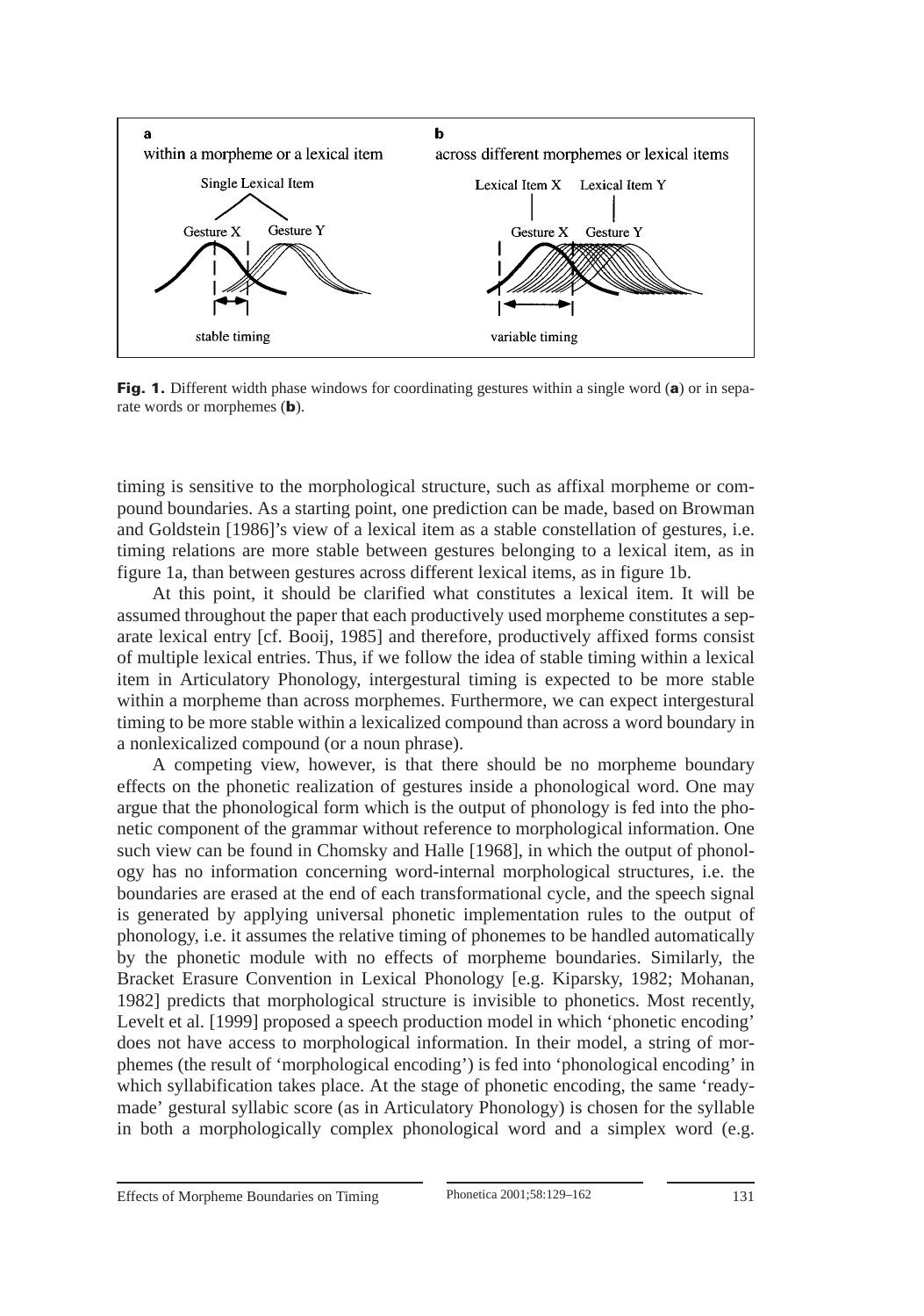*[bat]-er* vs. *batter*). Thus, the phonetic encoding does not convey any information of the morphological structure within a phonological word. All these models would predict no effects of morpheme boundaries on phonetic implementation, but the data from the current study will show that this may not be true.

# *Overview*

This paper reports two experiments, one using electromagnetic midsagittal articulography (EMA) and the other using electropalatography (EPG). Experiment I (using EMA) tests the difference between gestures separated by different morphological boundaries in Korean (lexicalized vs. nonlexicalized compound boundaries, and no boundary vs. a morpheme boundary). Experiment II (using EPG) examines effects of morpheme boundaries on palatalization in Korean, and explores the extent to which degree of palatalization varies as a function of the morphological affiliation of the gestures involved. While EMA gives us a reliable measurement of the temporal movements of articulators, it does not detect spatial movement outside the midsagittal plane. For this reason, EMA was used only for the investigation of the temporal relationship between gestures. EPG, on the other hand, cannot detect direct movements of articulators beyond the linguopalatal contact and thus is not the best tool for investigating the temporal relationship between gestures [see Byrd, 1994, 1995, 1996b, for the possibility of examining the temporal relationship using EPG], but it gives us a reasonable approximation of linguopalatal contact, from which the degree of palatalization, for example, can be examined [cf. Zsiga, 1993, 1995].

Both experiments will demonstrate that phonetic realization is affected by morphological structure. In a nutshell, I will show that intergestural timing is more stable inside a single morpheme than across a morpheme boundary, and also more stable across a lexicalized compound boundary than across a nonlexicalized compound boundary. In accounting for the stability of intergestural timing within a lexical item (a morpheme or a lexicalized compound), several hypotheses will be discussed including the Phase Window model [Byrd, 1996a], Bonding Strength [Browman and Goldstein, 1998], Phonological Timing [Zsiga, 1997] and Extended Phase Window model, newly proposed here. All of these models depart from the earlier model of Articulatory Phonology, in that they all provide some kind of mechanism to allow contextually induced gestural timing variability.

Before turning to the experiments, I will give a brief overview of these hypotheses. Full discussion of them will appear later in the 'Discussion' section. In Articulatory Phonology, the mechanisms for coordinating gestures are phasing rules, which state that a phase in one gesture is synchronized with a phase in another gesture. However, Byrd [1996a] points out that phasing rules do not capture the degree of overlap, which can vary depending on other linguistic and extralinguistic factors. In order to capture such contextual variability, Byrd [1996a] proposed the Phase Window model in which there are two ways of allowing variability in timing: one is through different phase (or timing) windows, i.e., a varying range of possible timing relationships, and the other is through weighting the phase window differently. In this model, any suprasegmental effects such as the effect of morpheme boundaries on timing should be dealt with by weighing the phase window differently, rather than by varying the width of the phase window. In the Extended Phase Window model, proposed in the current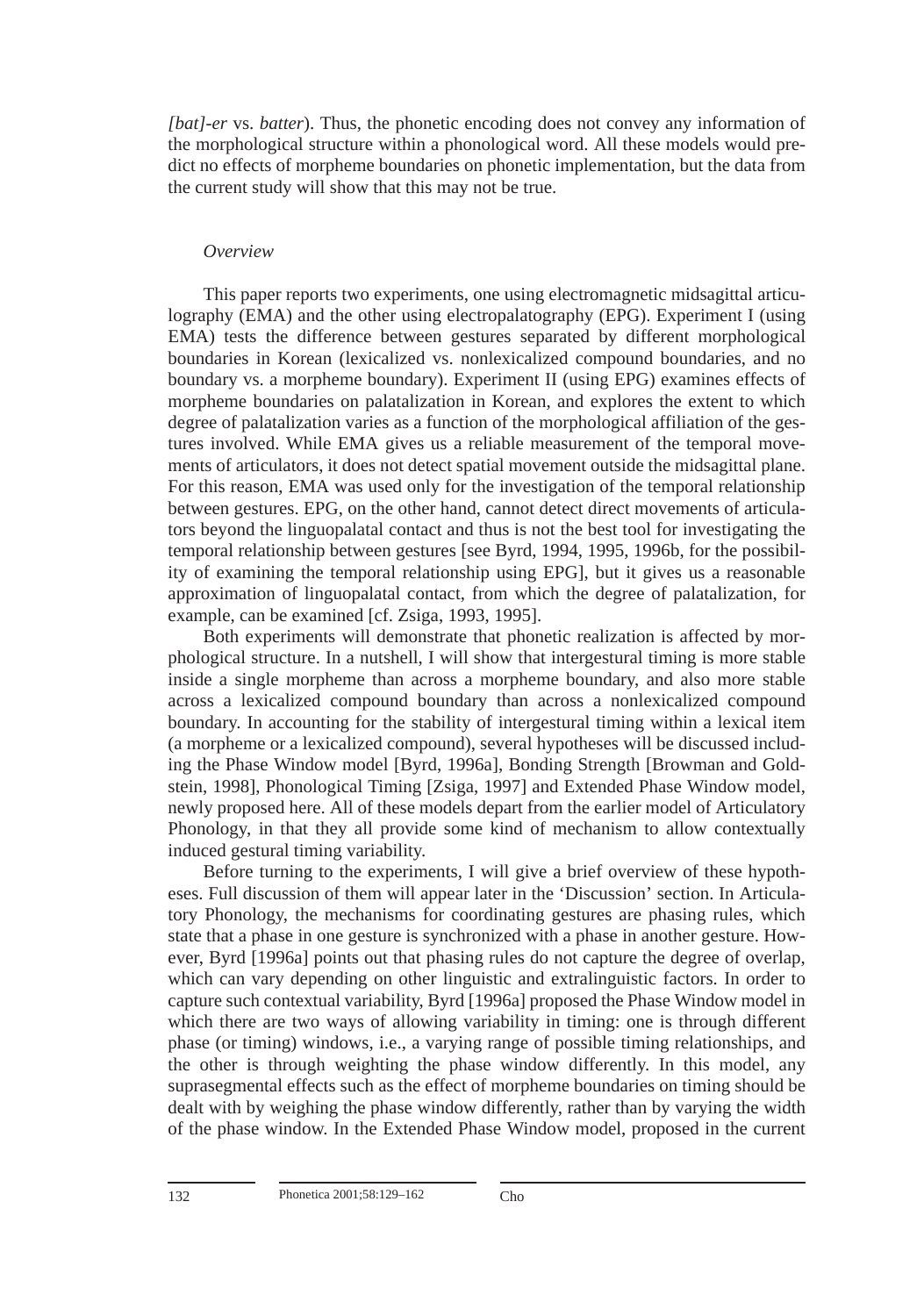|  |  |  |  |  |  |  |  | <b>Table 1.</b> Two sets of speech materials for recording |
|--|--|--|--|--|--|--|--|------------------------------------------------------------|
|--|--|--|--|--|--|--|--|------------------------------------------------------------|

| <b>a</b> Set 1: Compound words                                                                                                                                                                       |                                                                                                                                                                                                                                       |
|------------------------------------------------------------------------------------------------------------------------------------------------------------------------------------------------------|---------------------------------------------------------------------------------------------------------------------------------------------------------------------------------------------------------------------------------------|
| Lexicalized compounds                                                                                                                                                                                | Nonlexicalized compounds                                                                                                                                                                                                              |
| $/hak$ -pi/ 'tuition' ('study' + 'expenses')<br>$\beta$ /pe <b>k-p</b> al/ 'gray hair' ('white' + 'hair')<br>$\sqrt{t}$ $\int_0^h$ $\phi$ <b>p</b> - $\int_0^h$ $\alpha$ 'spy' ('spying' + 'person') | $/ha$ <b>k-p</b> i/'school corruption' ('school' + 'corruption')<br>$/$ pe <b>k-p</b> al/ 'white foot' ('white' + 'foot')<br>$\int \int_0^h \rho \mathbf{p} \cdot \mathbf{f} \rho$ 'second wife's son' ('second wife' + 'person/son') |
| <b>b</b> Set 2: Mono- and heteromorphemic sequences                                                                                                                                                  |                                                                                                                                                                                                                                       |
| Monomorphemic/pi/                                                                                                                                                                                    | Heteromorphemic $/p-i/$                                                                                                                                                                                                               |
| $/$ napi $/$ 'butterfly'<br>/sapi/ 'private expense'<br>/t͡japi/ 'generosity'                                                                                                                        | $/$ na <b>p-i</b> $/$ 'lead' + Nom.<br>$/sap-i/ 'shovel' + Nom.$<br>$\pi$ ap-i/ 'to handle' + 'nominalizer'                                                                                                                           |

study, we will present the possibility that it is the phase window itself that is narrower for gestures within a lexical item (or a morpheme) than for those across lexical items. Results will also be discussed in terms of a few other alternatives. For example, Browman and Goldstein [1998] suggest that the variability in gestural timing can be handled by associating every phase relation within a lexical entry with a 'bonding strength' or the degree of cohesion between gestures involved: that is, the greater the bonding strength, the more stable the gestural timing. Another alternative is proposed by Zsiga [1997], who suggests that timing stability comes from categorical timing relations in phonology which are indicated by the presence or absence of association lines.

While these hypotheses may help us to understand the greater stability of timing found for a single lexical item as opposed to that found across different lexical items, it should be noted that none of them have been developed fully enough to make distinct predictions. Thus, in this paper, we will simply discuss how the results could be accounted for within each framework, in the hope that this will facilitate future research about gestural timing.

# **Experiment I**

#### *Method*

In order to test the hypothesis that the variability of intergestural timing is affected by morphological boundaries, I compared sequences of segments in two different sets of conditions: (1) gestures separated by a lexicalized compound boundary vs. gestures separated by a nonlexicalized compound boundary (i.e. a word boundary) and (2) tautomorphemic gestures (i.e. no boundary) vs. gestures separated by a boundary of productively used morphemes. Two sets of speech materials are given in table 1.

In table 1a, a two-consonant sequence (e.g. *kp*) occurs both in a lexicalized compound word (e.g. *pekpal* 'gray hair') and in a nonlexicalized compound word (*pekpal* 'white foot'). The lexicalized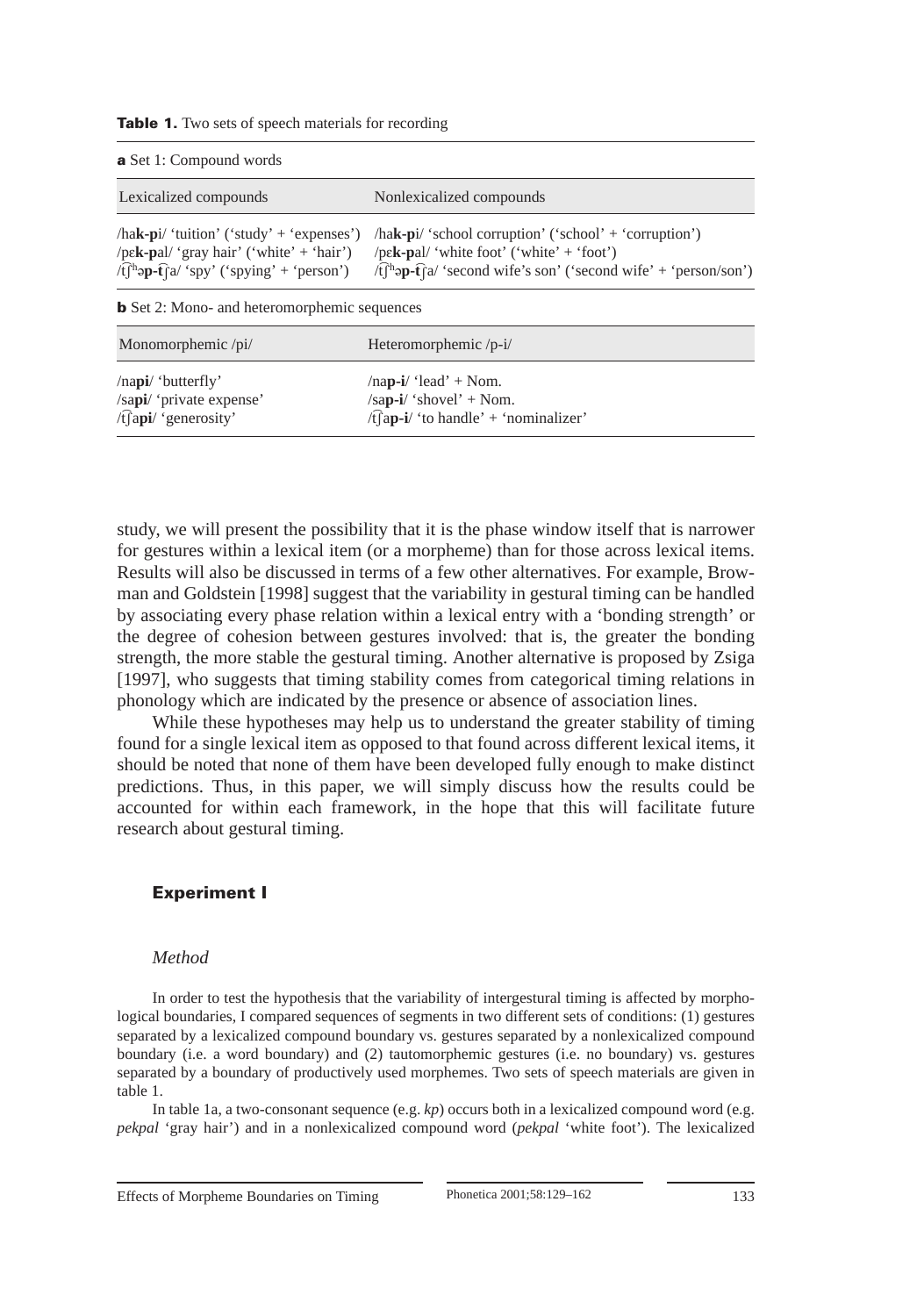**Table 2.** Carrier sentences with test words

**a** Set 1: Compound words

(*hakpi* = 'tuition' or 'school corruption') *n*<sup>3</sup> *hakpi-et* $\epsilon$ *hh*<sub>*a*</sub> *hakpi-et* $\epsilon$ *h*<sub>*k*</sub> *animk* $\alpha$ *s is'ni?* you \_\_\_\_ about to know-Rel thing to have-Q 'Did you hear about *''hakpi''*?' (*p*£*kpal =* 'gray hair' or 'white foot')  $k$ *i salam pekpal-ine* that person \_\_\_\_\_ to be 'That person has *''p*£*kpal''*'  $(f\hat{f}^h$  $\phi \hat{f}$  $\hat{f}$  $a = '$ spy' or 'son of the second wife')  $k$ **i** salam if<sup>h</sup>əpifa-ja? that person to be-Q 'Is that person a " $\widehat{t}^{h}$  $\Rightarrow$  $\widehat{t}^{R}$ " **b** Set 2: Tautomorphemic and heteromorphemic sequences

*n*˜ *\_\_\_\_\_\_\_ p'alli hepol*£*?* you quickly try to say-Q 'Can you say \_\_\_\_\_ quickly?'

compounds have meanings which are in general noncompositional and they are listed in dictionaries. On the other hand, nonlexical compounds may be viewed as noun phrases and their meanings are completely compositional. Comparing lexicalized and nonlexicalized compounds allows us to compare intergestural timing in one lexical entry and across two lexical entries.<sup>1</sup>

In table 1b, a *pi* sequence occurs both in a monomorphemic word (left column) and in an affixed form (right column). The affixed forms consist of a stem plus either a nominative suffix *i* or a nominalizer *i*. This set of words was used to examine the variability of intergestural timing in monomorphemic gestural sequences, compared with heteromorphemic ones (spanning a morphemic boundary). The matched segment sequences in different words ensure that any variability difference to be examined is not due to transition probabilities. It should be also noted that the items in tables 1a, b are segmentally different, so a comparison across separate sets (i.e. segments in a lexicalized compound, vs. segments in a tautomorphemic word) cannot be made.

The target words in table 1a were recorded in the carrier sentences in table 2a, and the target words in table 1b, in a frame sentence as in table 2b.<sup>2</sup> Each sentence was read with 15 or 16 repetitions from a randomized stack of cards, on which carrier sentences were written along with small iconic pictures to cue the intended target words. Speakers were told to read stimuli as comfortably as possible at their normal speech rate.

An EMA system (Carstens Articulograph AG 100) was used to track articulatory movements of tongue tip, tongue body, and lower lip. In the EMA system, three transmitter coils set up an electro-

<sup>&</sup>lt;sup>1</sup> The meaning of lexicalized and nonlexicalized compounds can be disambiguated by the discourse context. So far, no apparent phonetic cues are known that might help disambiguate them. The current study tests the difference in gestural timing between them, and indeed shows that there is some phonetic difference. It would be interesting to test whether listeners can tell the difference without the help of context.

<sup>&</sup>lt;sup>2</sup> In table 2, set 1 shows some inconsistency in that the carrier phrases use different intonational patterns (questions and declarative sentences) and that the location of the target item in the sentence varies. This should not be problematic, however, because the comparisons to be made occur only between two homophonous items occurring in an identical context.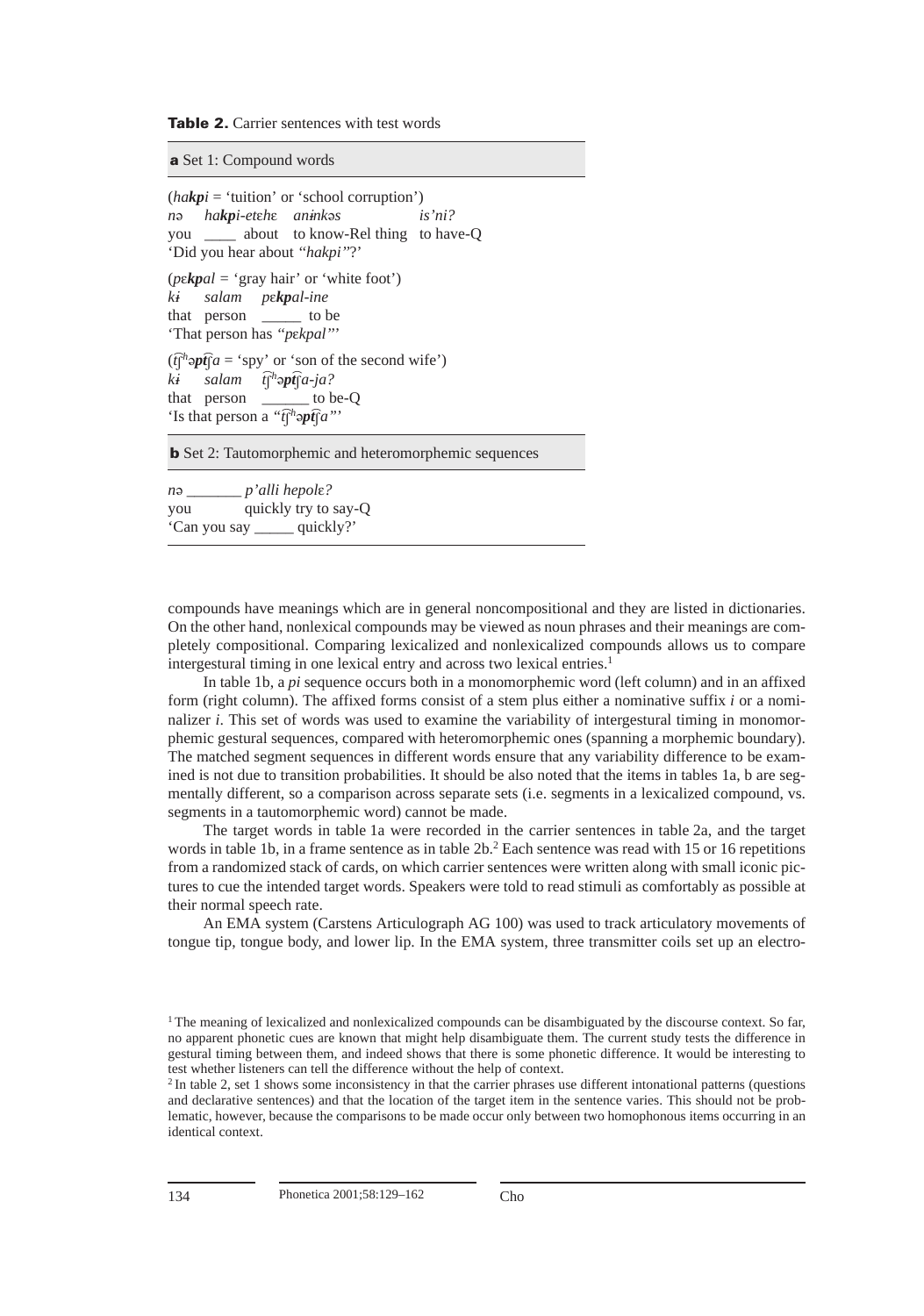

**Fig. 2.** Five locations of transducer coils, including two reference points ( $a = n$ ose,  $b =$ upper front gum line) and the three articulators  $(c =$ lower lip at the vermilion border,  $d =$ tongue blade,  $e =$  tongue body).

magnetic field around the head of a speaker. Within that field, the horizontal and vertical movements of receiver (transducer) coils attached midsagitally to articulators (e.g. lips or tongue) can be tracked. In this experiment, five transducer coils were attached: one as two reference points to (a) the nose and (b) upper gumline; three to the articulators  $-$  (c) lower lip at the vermilion border, (d) tongue blade about 1 cm from the tongue tip, and (e) tongue body about 4–4.5 cm from the tongue tip, as shown in figure 2. The coils at the lower lip, tongue blade and tongue body track kinematics of the labial gesture for  $/p/$ , tongue tip/blade gesture for  $/|f|/$  and the tongue body gesture for  $/k/$ , respectively. (For more technical information on the Carstens System see Schoenle [1988], Schoenle et al. [1989], Tuller et al. [1990]; see also Perkell et al. [1992] for a different articulograph system.)

Three speakers of Seoul Korean (H.L., H.H., and T.C., the author) participated in recording for the first experiment. Both acoustic and EMA recording were made with sampling rates of 16 kHz and 665 Hz (1.5-ms interval), respectively. However, when the acoustic data were synchronized with the EMA data, they were compressed by the speech processor into a 4 bit ADPCM format with reduced frequency range of a maximum of 7 kHz. Therefore, only basic acoustic segmentations were made (e.g. between a vowel and a voiceless stop) from the acoustic waveform. (With this sampling rate, 7 kHz, there is about 0.15-ms interval between samples, which is small enough to detect the boundary between a vowel and a completely voiceless stop.)

#### *Measurement*

The data were analyzed by the Carstens program, Emalyse 3.0, which makes it possible to measure some key properties of articulatory events, such as velocity maximum points of the closing and releasing gestures of consonants and the peak vertical displacement for each consonant in the cluster.

One way to investigate the variability in timing for a consonant sequence is to examine standard deviations for measured intervals between two articulatory defined events, such as C-centers, as illustrated in figure 3 [Browman and Goldstein, 1988; Byrd, 1995]. In the figure, the C-center is the midpoint of the plateau for each consonant.<sup>3</sup> Browman and Goldstein [1988], using the vertical displacement trace of an X-ray microbeam pellet attached to an articulator, defined the plateau as the region of the curve within about 1.3 mm from the peak. Analogously, the plateau in the present EMA study was defined as the region of the curve within about 1.3 mm of displacement from the peak. The left and

<sup>3</sup> In Browman and Goldstein [1988], the C-center was the midpoint of plateaus of one or more consecutive consonantal gestures. It was originally used for the timing relation between the consonantal and vocalic gestures. But in this paper, I adopt C-centers to examine the timing relationship between consonantal gestures.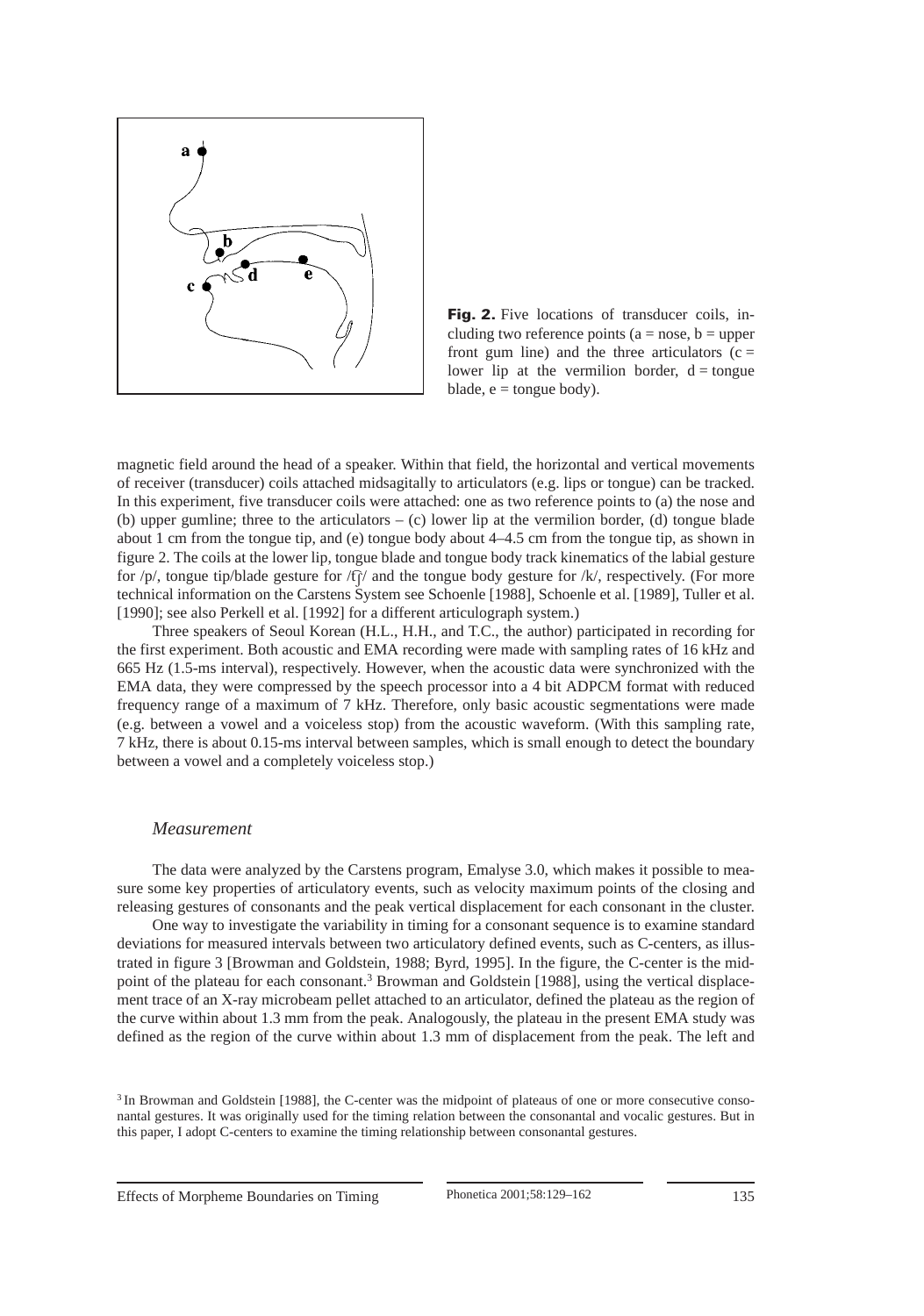

**Fig. 3.** Definition of measurements of articulatory movement of  $C_1$  and  $C_2$  in a cluster.

right edges are the onset and offset points of the plateau. Browman and Goldstein [1988] define the  $V_1$ -anchor point as the acoustic midpoint of the consonant which precedes the vowel, but in the present study, the  $V_1$ -anchor point was defined as the articulatory midpoint of the plateau of the preceding consonant, rather than the acoustic midpoint, because lenis stops become voiced intervocalically, making segmentation inconsistent. Note also that the target word *hakpi* was excluded for this measure because no midpoint for /h/ was detectable due to intervocalic voicing.

#### *Lexicalized vs. Nonlexicalized Compounds*

In the lexical vs. nonlexicalized compounds, the test segment sequence consisted of two stops. First, intervals were measured between C-centers of adjacent consonants in the clusters (i.e. *pk* in *pekpal* and *hakpi* and *pf*<sub></sub> in  $\hat{f}$  <sup>*h*</sup> $p$ *f*<sub> $f$ </sub><sup> $a$ </sup>, D1 in fig. 3). (It was not possible to make this measurement for *hakpi* produced by speaker H.H., who made no separable dorsum movements for *k* and the following *i*.) Then, standard deviations for D1 were taken as an index of variability of the temporal coordination for the two consonants in a sequence.

In addition, two other measurements were taken in order to examine the extent to which any observed variations in intergestural timing are accounted for by variations in duration of segments preceding a morphological boundary. The first was the interval between  $V_{1\text{-anchor and }C}1\text{-center in}$  $V_1C_1$ #C<sub>2</sub>V<sub>2</sub> clusters (D2 in fig. 3). The second was the duration of the closing (velocity maximum to peak) and opening (peak to velocity maximum) of the  $C_1$  gesture (D3 in fig. 3).

It is possible that in the environment of  $V_1C_1\#C_2V_2$  (where # refers to a morpheme boundary inside compounds),  $V_1C_1$  is subject to final lengthening because of the morphological boundary. If there is final lengthening of  $V_1$  in  $V_1C_1$ #C<sub>2</sub>V<sub>2</sub> in a nonlexical compound, intervals between V<sub>1</sub>-anchor and C<sub>1</sub>-centers (D2, which is an indirect measure of duration of the vowel gesture) will be increased; if there is final lengthening of  $C_1$ , durations of closing and opening movements for the  $C_1$  (D3) gesture will be increased. Changes in  $C_1$  duration affect not only D2 and D3, but also D1 (the interval between  $C_1$ -and  $C_2$ -centers) since D1 too involves part of the  $C_1$  duration. Thus, D1 is expected to be correlated to some extent with D2 and D3. For these durational measurements, the target word *hak-pi* was excluded, because the duration of the opening gesture of /k/ could not be measured due to its coarticulation with the following high vowel /i/.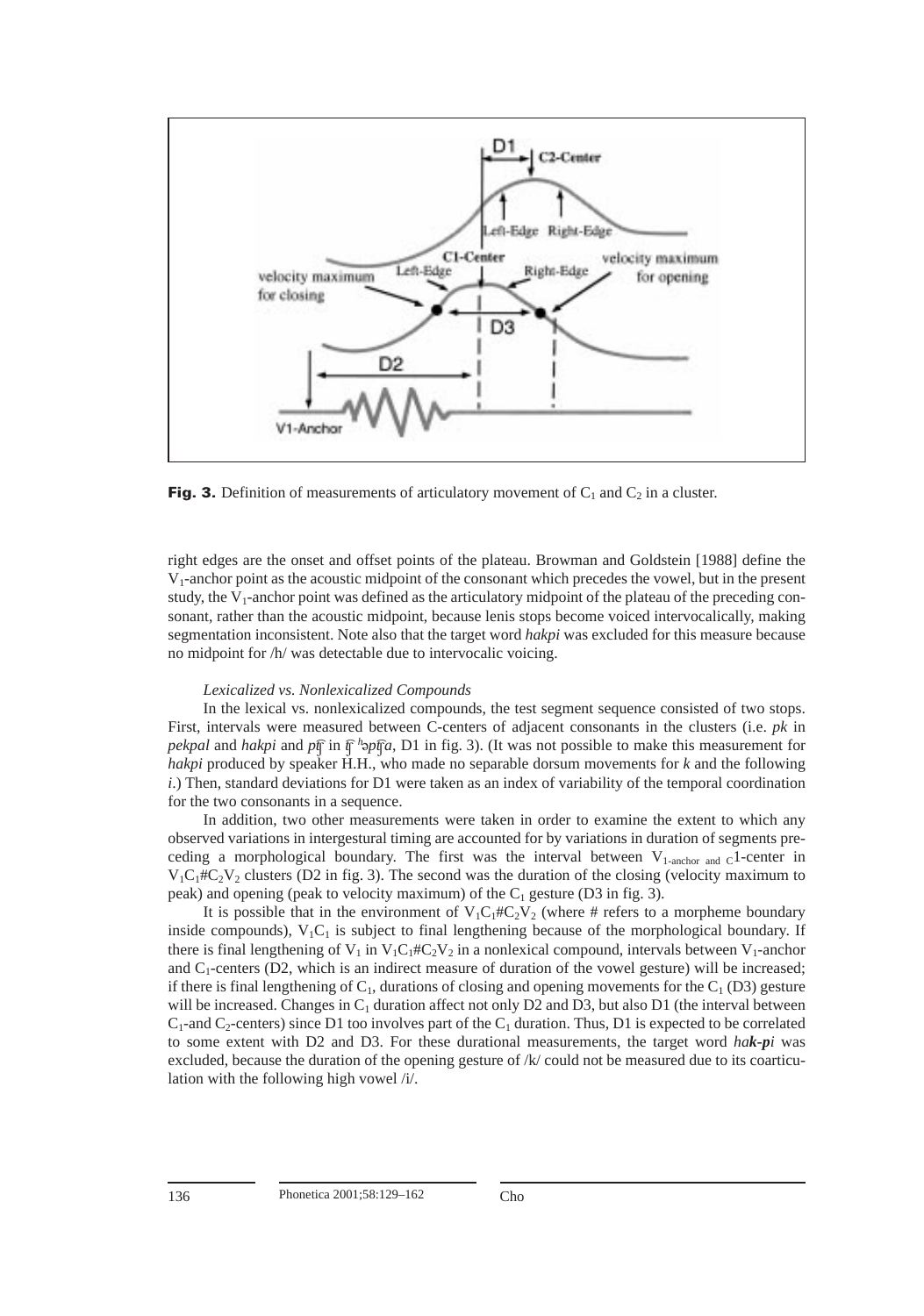



#### *Monomorphemic* pi *vs. Heteromorphemic* pi

In the monomorphemic vs. heteromorphemic condition, the test segment sequence was CV. The variability in timing organization between a consonant and a vowel (i.e. *pi*) can be also assessed from standard deviations of measured intervals between articulatorily defined points for the consonants (i.e. C-center, right edge, left edge) and acoustically defined point for the vowel (i.e.  $V_2$ -anchor, the endpoint of the acoustic periodic waveform<sup>4</sup>) as illustrated in figure 4. The same method was employed in Byrd [1995], and Browman and Goldstein [1988]. D4 is the interval between the left edge and the  $V_2$ -anchor; D5 is the interval between the C-center and the  $V_2$ -anchor, and D6 is the interval between the right edge and the  $V_2$ -anchor. Then, as an index of variability, standard deviations for D5 were taken. D5, rather than just the acoustic vowel duration, was chosen to measure vowel variability because the onset of the vowel gesture usually occurs around the midpoint of the preceding bilabial consonant [Byrd, 1995; Browman and Goldstein, 1988].

#### *The Levene F Test*

While standard deviations were used as an index of relative variability between two conditions, the Levene F test [Levene, 1960; Dixon, 1988, cited in Byrd, 1994, 1996b] was employed to test for equality of variance. The Levene statistic allows us to compare variability within pooled data [see Byrd, 1996b] since it compares the deviations of each data point from the group mean. For each speaker, the data were separated for each group (e.g. lexicalized and nonlexicalized compounds) and the mean was computed independently for each group. Then, the absolute difference between the data points and their respective group means was calculated. Next, the pooled deviation data were submitted to a repeated measures ANOVA (the Levene F statistic), with the Speaker variable as random inde-

<sup>4</sup> Although the acoustic resolution was not very high, the endpoint of the acoustic periodic waveform for the vowel *i* was located easily because of the complete voicelessness of the following fortis stop in the carrier sentence. Note that the fortis stops never become voiced, so that the discontinuity of voicing is located easily. Note also that  $V<sub>2</sub>$ -anchor could have been defined articulatorily. But in order to be comparable with the second experiment, an EPG study in which defining  $V/t\hat{f}$ -anchor articulatorily was impossible, an acoustically defined V<sub>2</sub>-anchor was chosen. The validity of this point as the vowel anchor is discussed in Byrd [1995].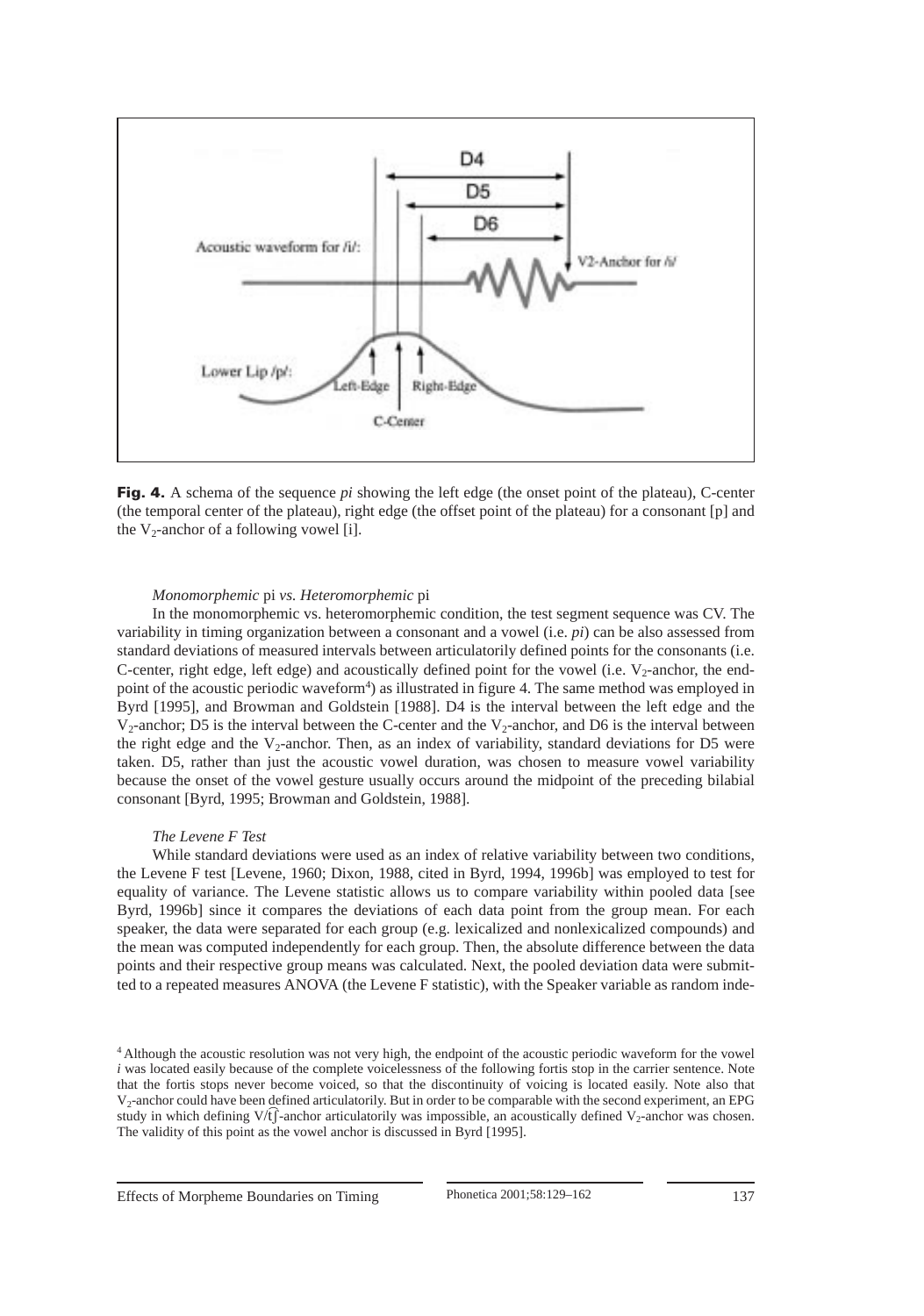|                                              | Speaker H.L.                        |                          | Speaker T.C.                        |                           | Speaker H.H.    |                             |
|----------------------------------------------|-------------------------------------|--------------------------|-------------------------------------|---------------------------|-----------------|-----------------------------|
|                                              | lexical<br>CC                       | nonlexical<br>CC         | lexical<br>CC                       | nonlexical<br>CC          | lexical<br>CC   | nonlexical<br><sub>CC</sub> |
| $p\epsilon\mathbf{k}$ -pal                   | 10.25<br>$\epsilon$                 | 12.94                    | 4.29<br>$\,<\,$                     | 9.11                      | 8.98            | 12.59<br>$\epsilon$         |
| $\widehat{f}^{\text{h}}$ əp- $\widehat{f}$ a | (37.95)<br>6.73<br>$\,<\,$          | (43.12)<br>8.56          | (31.75)<br>5.21<br>$\lt$            | (36.10)<br>12.33          | (14.70)<br>5.10 | (15.16)<br>9.28<br>$\,<\,$  |
| hak-pi                                       | (48.6)<br>6.36<br>$\,<\,$<br>(39.7) | (51.2)<br>9.30<br>(55.1) | (46.5)<br>6.27<br>$\,<\,$<br>(30.4) | (60.2)<br>12.84<br>(32.6) | (26.5)          | (27.3)                      |

**Table 3.** Comparisons of standard deviations of  $C_1C_2$  sequences between lexicalized and nonlexicalized compounds (measures in milliseconds)

Means are provided in parentheses. For H.H., data for *hakpi* is not available due to dorsum movements not separable between *k* and *i* ( $n = 15$  or 16 for each test item).

pendent variable. The Levene F test using the repeated measures ANOVA allows us to determine if there is a significant difference in variability between the conditions (the lexical vs. nonlexical compounds and the monomorphemic vs. heteromorphemic sequences) and between the speakers. StatView 5.0 (SAS Institute Inc., 1998) was used to perform the statistical tests.

# *Results*

# *Nonlexicalized vs. Lexicalized Compounds*

Let us first examine the standard deviations obtained from the interval between  $C_{1 \text{ and } C}$ 2 gestures (D1 in fig. 3) in set 1. As summarized in table 3, for all 3 speakers, the standard deviations were always greater for  $C_1 \# C_2$  in nonlexicalized compounds than in lexicalized compounds.

This is true for all three different pairs of compound words tested. Variations in timing in  $C_1 \# C_2$  are shown in figure 5. In the figure, intervals between  $C_1$  and  $C_2$ , from which standard deviations of D1 were obtained, were plotted according to percentiles of the variable interval. For each box plotted on the X axis there are 5 horizontal lines, which represent the 10th, 25th, 50th (median), 75th and 90th percentiles of the variable, respectively. The empty dots are values either above the 90th or below the 10th percentiles of the variable. In the figure, values for nonlexicalized compounds (white boxes) are more widely distributed in the range not only between the 10th and the 90th percentiles but also in the range between the 25th and the 75th percentiles, especially for speakers T.C. and H.H., as compared to lexicalized compounds (gray boxes). The wider range of data, along with greater standard deviations associated with nonlexicalized compounds, suggests that intergestural timing is more variable for the  $C_1C_2$ sequence of nonlexicalized compounds compared to that of lexicalized ones.<sup>5</sup>

<sup>5</sup> Figure 5 also shows differences in median values between lexicalized and nonlexicalized compounds. Lexicalized compounds tend to have shorter intervals between C-centers than do nonlexicalized compounds. One may suspect that the observed tendency towards shorter intervals may be the result of the greater gestural overlap. However, we cannot measure the degree of gestural overlap directly from durations between two C-centers: in Articulatory Phonology, the degree of overlap is a relative percentage, while figure 5 is in milliseconds.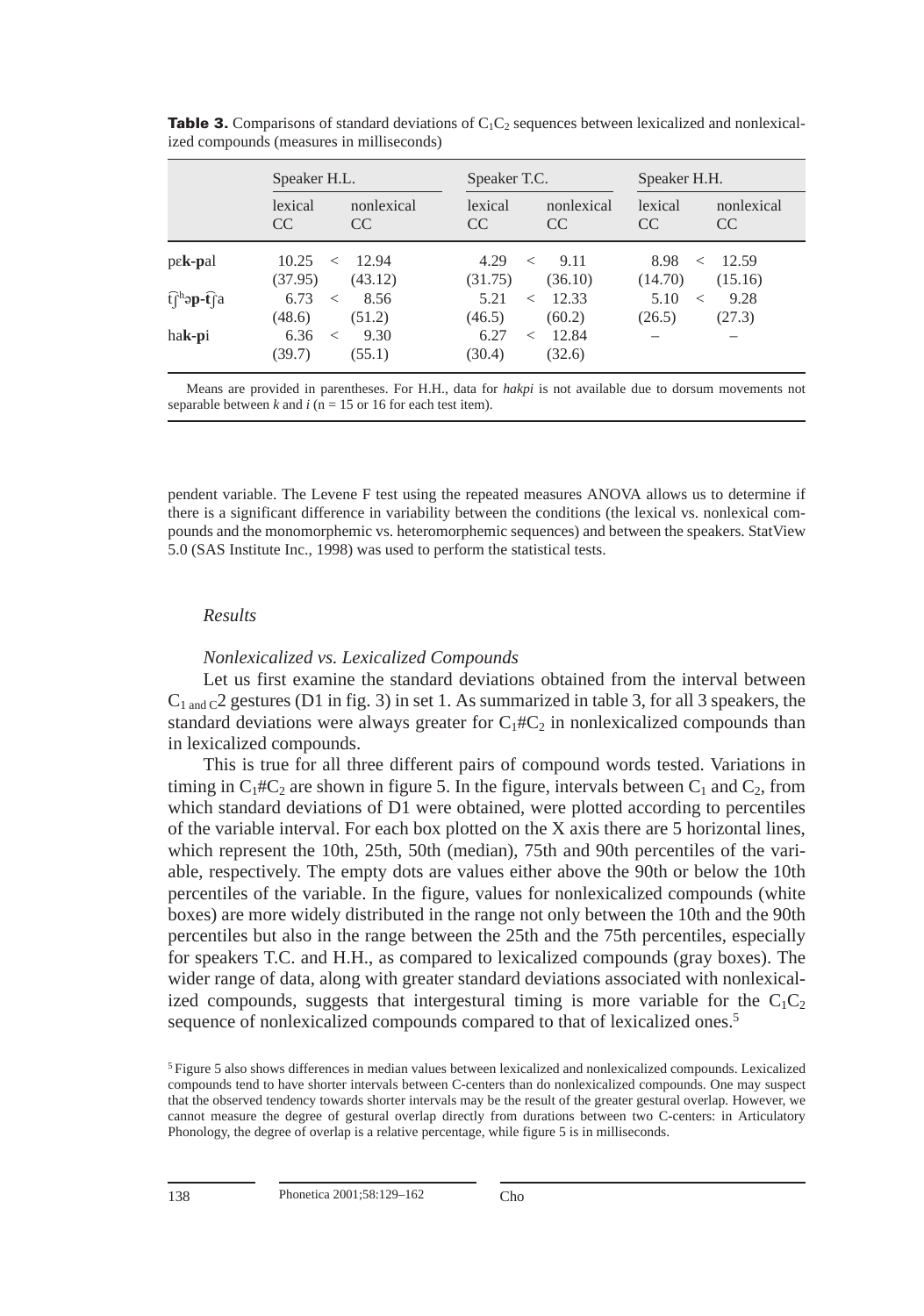

**Fig. 5.** Box plot displaying the distribution of intervals (ms) between C-centers. Error bars refer not to the standard deviation but to the distribution of the values between the 10th and the 90th percentiles. The empty circles in the plot are values above the 90th and below the 10th percentile.

Most of these visual observations of the difference in variability were confirmed by a Levene F test. A repeated measures ANOVA, using the absolute values of deviations from the mean, showed that there was a significant difference between lexicalized and nonlexicalized compounds for two test words,  $\hat{f}^h$  appo $\hat{f}^a$  and *hakpi* [for  $\hat{f}^h$  appo $\hat{f}^a$ *a*,  $F_{(1, 2)} = 12.49$ ,  $p = 0.0016$ ; for *hakpi*,  $F_{(1, 2)} = 4.52$ ,  $p = 0.0440$ ] with no significant speaker effect. For *kp* in *pekpal,* there was only a trend towards greater variability in nonlexicalized compound  $[F_{(1, 2)} = 4.15, p = 0.0511]$ . However, when we excluded speaker H.L., who showed the least difference in standard deviation, the difference was significant  $[F_{(1, 1)} = 5.19, p = 0.03]$ .

#### *Monomorphemic vs. Heteromorphemic Sequences of* [pi]

Table 4 shows standard deviations of D5 (fig. 4), the interval between C-center and V-anchor of *pi* sequences.<sup>6</sup> For all 3 speakers, the standard deviations are greater for heteromorphemic sequences than for monomorphemic sequences, except for H.L.'s –*t* E*api,* which shows no obvious difference in standard deviations.7 The range of intergestural timing variations is shown in figure 6. The box plot in figure 6 shows a wider range of values for heteromorphemic sequences than tautomorphemic sequences

<sup>6</sup> The differences due to the presence or absence of a morpheme boundary in table 4 are greater than differences due to the presence or absence of a compound boundary in table 3. Such differences are likely due to the fact that timing relations of CC sequences are generally more stable than CV gestural timing relations. This is consistent with findings that, as compared to consonants, vowels tend to be more sensitive to change in speech rate [e.g. Gay et al., 1974; Miller, 1981; Flege, 1988]. This also may explain why the standard deviations in CC sequences in table 3 are generally smaller than those in CV sequences in table 6 in experiment II, despite the fact that the CV sequences belong to the same word, while the CC sequences belong to different words.

<sup>&</sup>lt;sup>7</sup>The affix-*i* in the heteromorphemic  $\hat{t}$ *capi* is a nominalizer while the affix-*i* in other heteromorphemic words is a nominative marker. We gather that the lack of difference in standard deviations for H.L. and the relatively smaller difference for H.H. for  $\hat{f}$ *api* compared to *sapi* or *napi* is consistent with claims in the literature that derivational morphology is more likely listed in the lexicon than inflectional morphology.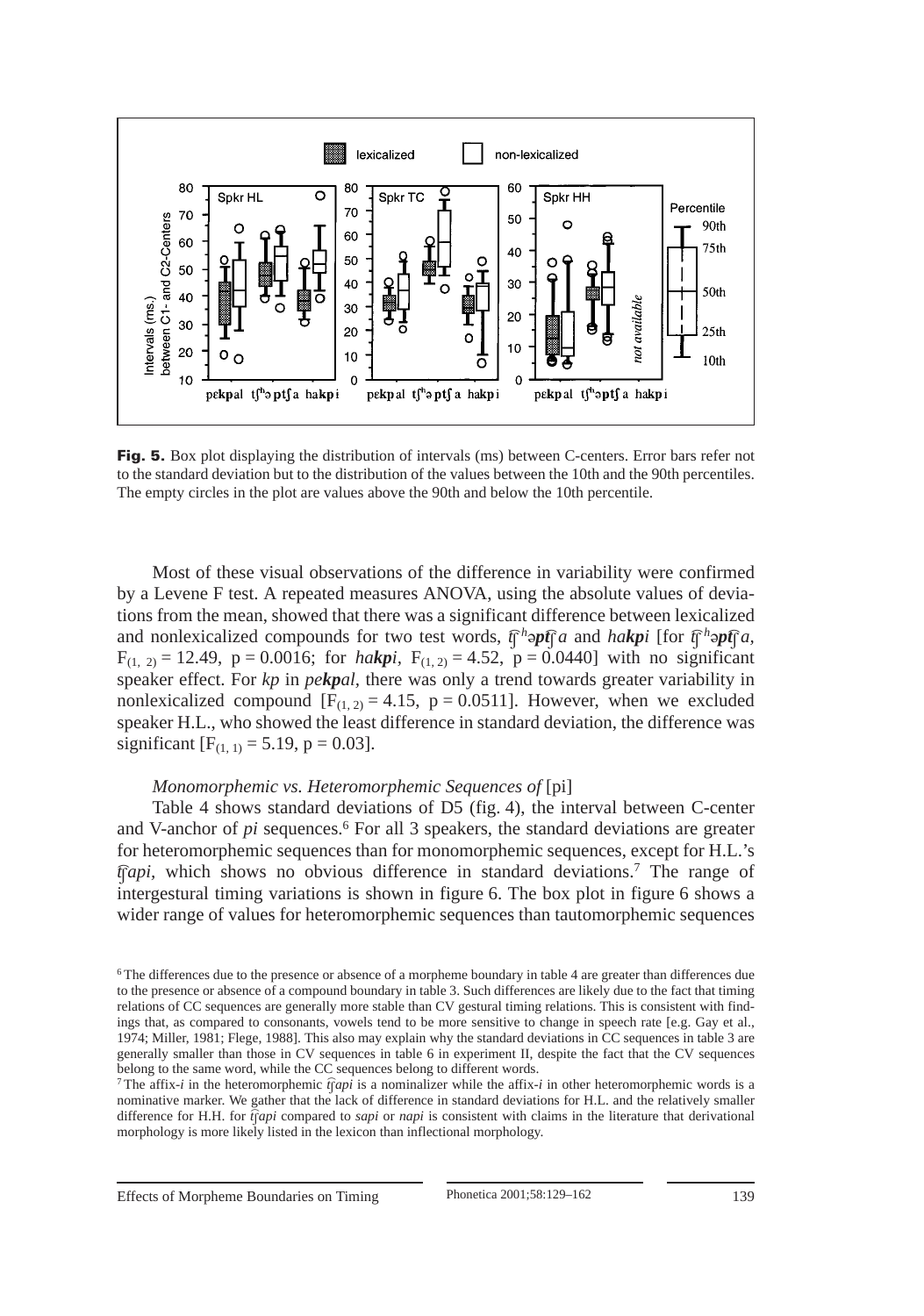

**Fig. 6.** Box plot displaying the distributions of intervals (ms) from C-center to V-anchor in *pi.* Error bars refer not to the standard deviation, but to the distribution of the values between the 10th and the 90th percentiles. The empty circles in the plot are values above the 90th and below the 10th percentile.

|       | Speaker H.L.        | Speaker T.C.        | Speaker H.H.        |  |
|-------|---------------------|---------------------|---------------------|--|
|       | hetero-             | hetero-             | hetero-             |  |
|       | tauto-              | tauto-              | tauto-              |  |
|       | morphemic morphemic | morphemic morphemic | morphemic morphemic |  |
| frapi | 8.99                | 8.51                | 4.53                |  |
|       | 8.96                | 12.68               | 10.31               |  |
|       | $\,<\,$             | $\,<\,$             | $\,<\,$             |  |
|       | (94.8)              | (94.2)              | (93.8)              |  |
|       | (94.5)              | (104.4)             | (100.7)             |  |
| sapi  | 15.61               | 6.40                | 4.99                |  |
|       | 20.03               | 14.66               | 19.97               |  |
|       | $\lt$               | $\,<\,$             | $\lt$               |  |
|       | (118.1)             | (92.7)              | (81.9)              |  |
|       | (110.7)             | (111.2)             | (112.6)             |  |
| napi  | 11.52               | 3.52                | 3.25                |  |
|       | 19.08               | 17.72               | 12.14               |  |
|       | $\lt$               | $\,<\,$             | $\lt$               |  |
|       | (95.6)              | (101.2)             | (92.2)              |  |
|       | (106.1)             | (98.4)              | (114.4)             |  |

**Table 4.** Comparisons of standard deviations of *pi* sequences between tautomorphemic and heteromorphemic words (measures in milliseconds)

Means are provided in parentheses ( $n = 15$  or 16 for each test item).

including *ffapi* for H.L. A Levene F test showed that the difference in variability is significantly reliable for all test words [for  $\hat{f}$  $q$  $p\hat{i}$ ,  $F$ <sub>(1, 2)</sub> = 10.47, p = 0.0033; for *sapi*,  $F_{(1, 2)} = 17.26$ ,  $p = 0.0003$ ; for *napi*,  $F_{(1, 2)} = 15.49$ ,  $p = 0.0006$ ]. There was no significant difference between speakers, despite the fact that the difference in standard deviations for  $f\$ *api* for H.L. was small.

Thus far we have relied on standard deviations and Levene statistics to examine effects of morpheme boundaries on timing of gestures. One caveat should be addressed: as shown in tables 3 and 4, the group means are generally smaller for the monomorphemic sequences and lexicalized compounds than for the heteromorphemic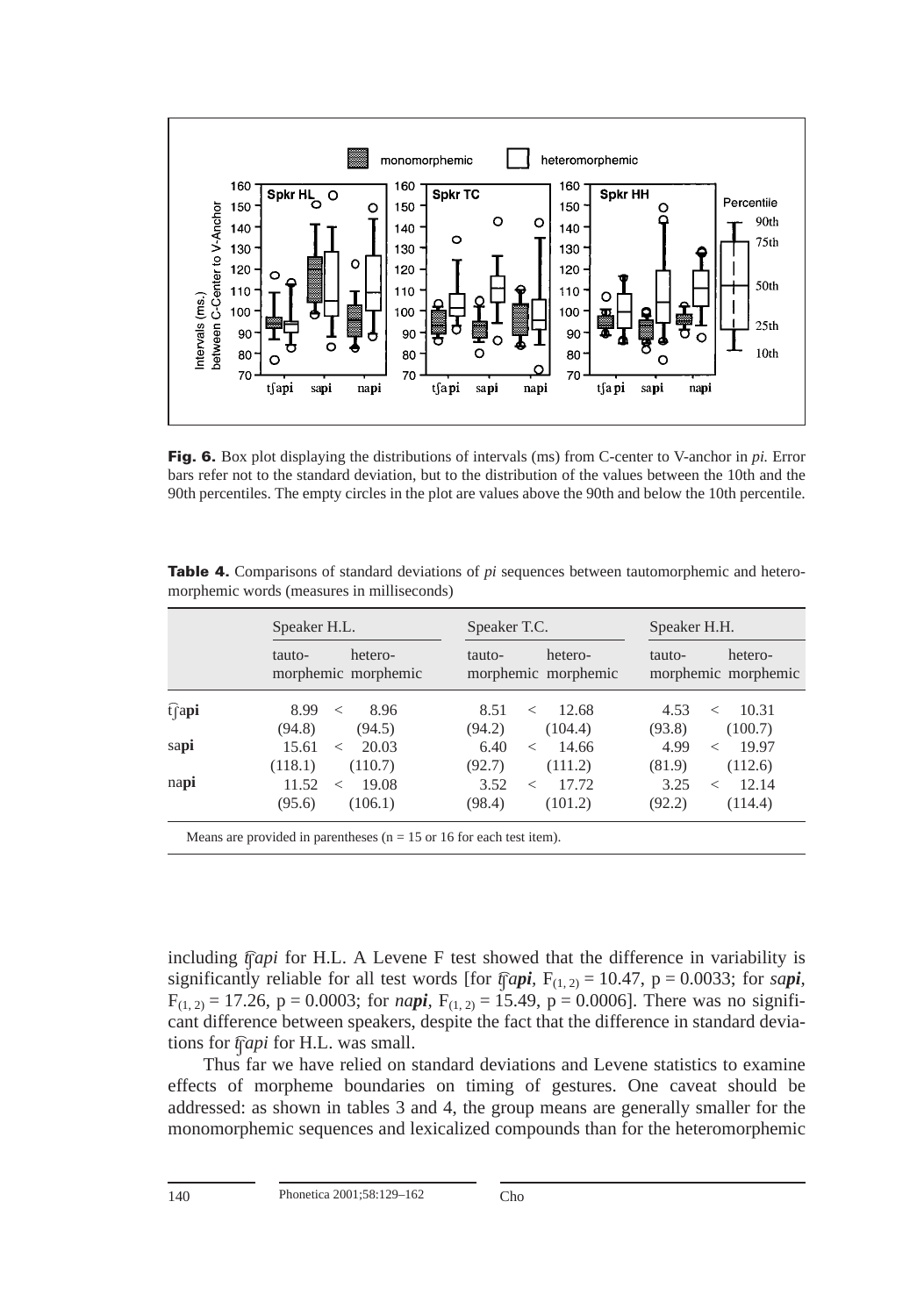

**Fig. 7.** Duration of gestures for  $C_1$  in  $V_1C_1\#C_2V_2$ . **a** Articulatory duration of  $C_1$  (with closing and opening gestures combined). **b** Approximated articulatory duration of  $V_1$ . The error bars indicate standard deviations. (An asterisk refers to significant difference between lexicalized and nonlexicalized compounds at  $p < 0.05$  obtained from t test.)

sequences and nonlexicalized compounds. Variances may be scaled proportionally with means in some cases especially when data are distributed unevenly (or 'heteroscedastically') across the range of the variable. While it may be possible that the greater standard deviations found in this study are in part due to the heteroscedasticity, this cannot be the only source of variation. One piece of evidence is that, in four out of eight comparisons and three out of nine comparisons in tables 3 and 4, respectively, the difference in standard deviations between groups that are compared is far greater than the difference in means. Even if variances were scaled directly with means, difference in standard deviations could not exceed differences in means, given that standard deviation is a square root of variance. Another piece of evidence can be found in the Levene statistics using not the absolute but normalized deviation from the group mean, scaled proportionally to the mean, i.e. percent deviation relative to the mean. This normalized deviation should minimize the potential dependency of variance on means. In fact, results of the Levene statistics using the normalized values show significant effects in most cases in which the Levene statistics using the absolute deviation values show significant effects. For example, for the tautomorphemic vs. heteromorphemic condition, significance was found for all pairs of test words [for  $\hat{f}$ *q* $p$ *i*, F<sub>(1, 2)</sub> = 8.365,  $p = 0.0076$ ; for *sapi*,  $F_{(1, 2)} = 10.1$ ,  $p = 0.0038$ ; for *napi*,  $F_{(1, 2)} = 16.1$ ,  $p = 0.0004$ ]. However, for lexical vs. nonlexicalized compounds, significance was found for  $\bar{f}^h$ **pf**fa  $[F_{(1, 2)} = 6.45, p = 0.0146]$ , but not for *hakpi*  $[F_{(1, 1)} = 3.35, p = 0.0786]$  for which significance was found at the level of  $p < 0.05$  in the Levene test using the absolute deviations. Considering all these together, we can conclude that the variability difference found in this study is not primarily due to the mean and variance dependency, although variance may be correlated in part with means.

# *Final Lengthening and Nonlexicalized Compounds*

In general, there is considerable speaker variation, with an overall tendency towards longer  $C_1$  in nonlexicalized compounds compared to lexicalized ones. This is shown in figure 7a. As can be seen, speaker T.C. shows a significant main effect of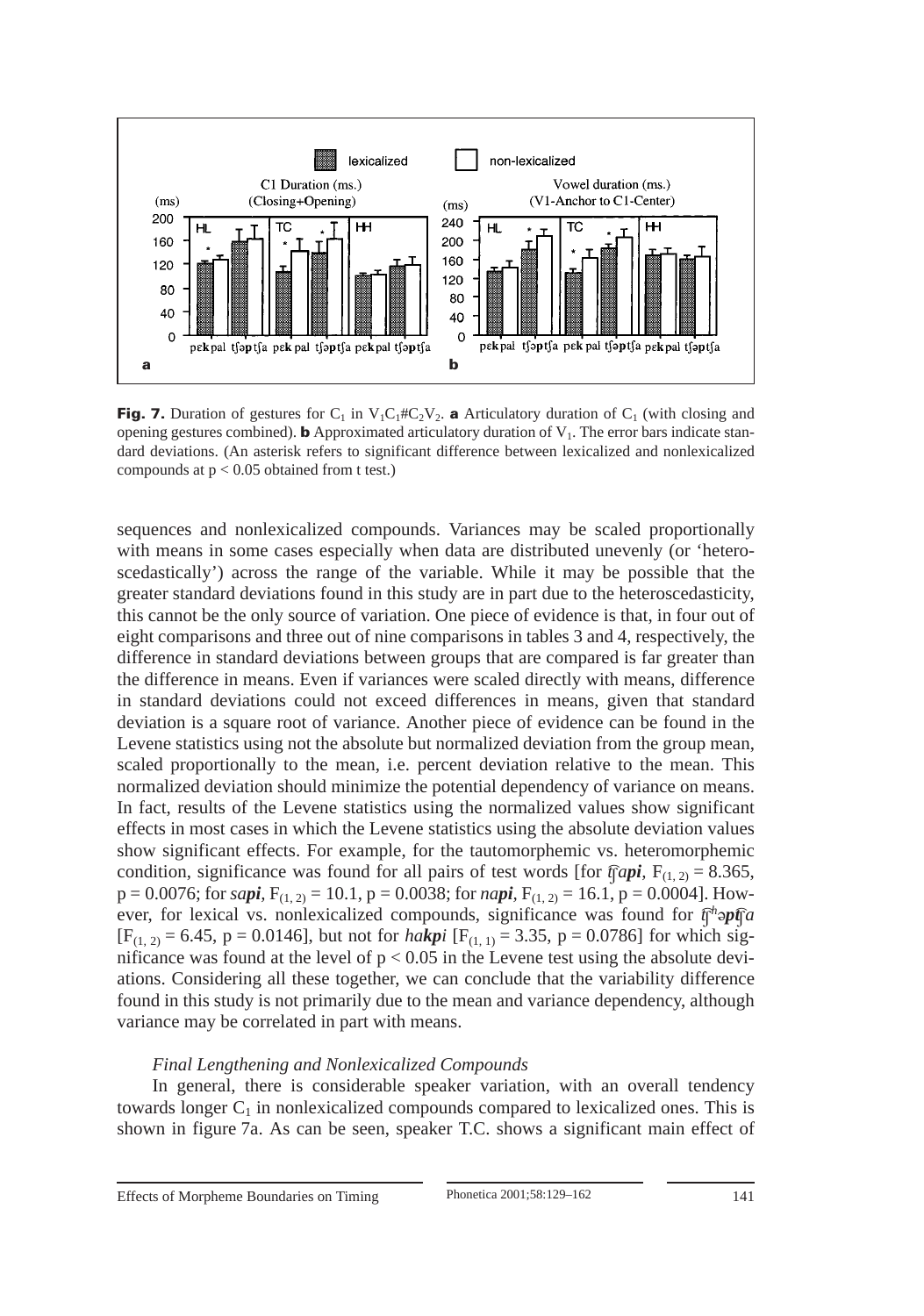the lexical status on articulatory duration of  $C_1$  for each test word  $[t_{(28)} = -5.300,$ p < 0.0001 for *pek-pal*; t<sub>(28)</sub> = -2.704, p = 0.0119 for  $\bar{f}^h$  *op-f* $\bar{f}$ *a*]; speaker H.L. shows a significant difference just for *p*ek-*pal*  $[t_{(28)} = -2.981, p = 0.0059]$ ; speaker H.H. shows no significant difference at all.

Similar patterns in vowel gesture lengthening were found as shown in figure 7b. For T.C., the duration of the vowel gesture, indicated by the interval between the  $V_1$ -anchor and the C<sub>1</sub>-center in  $V_1C_1\#C_2V_2$ , is significantly longer in nonlexicalized compounds than in lexicalized ones  $[t_{(28)} = -6.187, p < 0.0001$  for *p*ε*k*-pal;  $t_{(28)} =$  $-3.954$ ,  $p = 0.0005$ ; for H.L., the vowel is significantly lengthened for  $\bar{f}^h$  $\phi$ **P**- $\bar{f}$  $a$  [t<sub>(28)</sub> =  $-4.736$ ,  $p < 0.0001$ ] but not for *p* $\varepsilon \mathbf{k}$ -*pal*. As in C<sub>1</sub> duration, for H.H., no significant difference was found for either of the test words.

Now, let us turn back to our original question of whether the observed final lengthening explains the intergestural timing variation between consonants which span a morpheme boundary. Combining the results above, the difference in durational lengthening of  $V_1C_1$  does not seem to be a consistent factor that differentiates lexicalized and nonlexicalized compound words, but rather a speaker-specific phenomenon. In other words, while speakers in general showed significant differences in timing variability, only 1 speaker (T.C.) shows a significant durational difference for both test words, while the other 2 speakers show significant differences for only one test word (H.L.) or none (H.H.). This asymmetric result suggests that the greater variations in intergestural timing for nonlexicalized compounds do not come entirely from the observed final lengthening of either  $V_1$  or  $C_1$  preceding a morphological boundary. Nonetheless, it should be noted that our data clearly suggest that the variability in timing is correlated with the word-final lengthening to some degree. Of course, it is not clear how much of the observed variability is accounted for by the lengthening effect as opposed to the difference in CC timing relationship. It is equally unclear whether these two effects are after all separable: it may be the case that the lengthening of  $C_1$  occurs precisely because the CC timing relation is less stable. What emerges from the data in any event is that intergestural timing for nonlexicalized compounds is more variable than for lexicalized compounds.

#### *Summary of Experiment I*

To sum up, the results of the EMA study show that any gestural sequence within a single lexical entry (including lexicalized compounds and monomorphemic words) shows more stable intergestural timing patterns on the surface as compared to a gestural sequence across different lexical entries. Specifically, intergestural timing is more stable for two sequential consonant gestures spanning a morphological boundary inside a lexicalized compound than inside a nonlexicalized compound; intergestural timing between consonant and vowel gestures inside a word was also found to be more stable when tautomorphemic than when heteromorphemic. In the EPG study that follows, we will further investigate spatial and temporal characteristics of CV sequences in Korean palatalization.

#### **Experiment II**

EPG provides a useful tool for comparing different patterns of palatalization [Barry, 1992; Zsiga, 1993]. Although some of the methodological details employed in the present study are different from those found in Barry [1992] and Zsiga [1993], the fundamental idea of their EPG studies provides the tools to investigate the spatial and temporal relations between adjacent gestures. In this experiment, palatalization is inter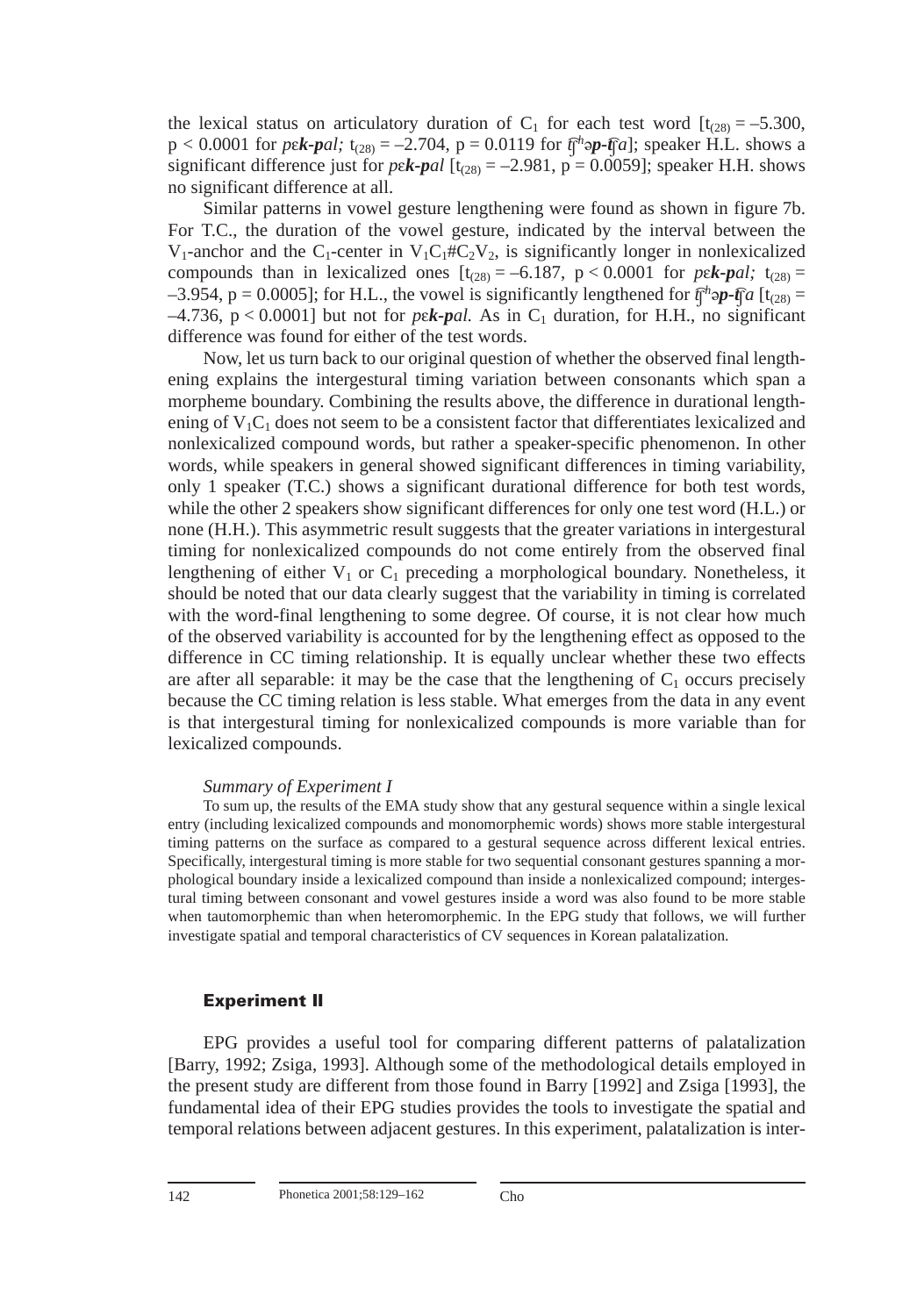preted as the temporal overlap of gestures for a coronal consonant (e.g. *t, n*) and a following vowel *i,* adopting the notion in Articulatory Phonology that assimilations are due to increased overlap between gestures.

In Korean, palatalization occurs when a coronal consonant *(t, n)* is followed by a vowel *i* [e.g. Kim-Renaud, 1974; Kim, 1976; Ahn, 1985; Iverson and Wheeler, 1988]. However, *t* palatalization occurs only when the triggering vowel is not in the same morpheme as the target consonant *t,* while *n* palatalization occurs before *i* regardless of the environments. This asymmetry between *t* and *n* palatalizations is illustrated below. (Note that obstruents become [+ voice] intervocalically by an independent process.)

(a)  $/k'ini' \rightarrow [k'ini]' 'real'$ (b)  $/san-i \rightarrow$  [sani] 'mountain-Nom'

(c)  $/mati/ \rightarrow [madi]$  'knot' (d) /mat-i/  $\rightarrow$  [mad $\overline{3}$ i] 'the eldest'

While *n* palatalization occurs regardless of the environment (a, b), *t* is not palatalized in the nonderived, tautomorphemic, environment (c). The failure of *t* palatalization morpheme-internally can be seen as an instance of 'nonderived environment blocking' [e.g. Kiparsky, 1973].8

The findings in experiment I make a prediction about the historical development of palatalization in derived vs. nonderived environments: we should expect that, before palatalization of coronal stops in front of /i/ became a phonological rule, intergestural timing between a coronal and a following vowel *i* was considerably less variable for *nonderived* monomorphemic sequences (in a single lexical entry) than for *derived* heteromorphemic sequences (across different lexical entries). If this was the case, then the gestures with less stable timing as in /t-i/ would have been subject to historical changes due to varying gestural overlap, e.g. palatalization. This prediction is in spirit of a hypothesis made in Articulatory Phonology that gestural 'sliding' which results in 'perceptual' deletions of consonants or assimilations in casual speech [e.g. Browman and Goldstein, 1990] is most likely to occur at the end of one lexical unit and the beginning of the next one, a position in which gestures are less cohesive [Browman and Goldstein, 1998].

In addition, this experiment examines the extent to which degree of palatalization differs for the target consonants *t* and *n*. According to a traditional assumption, the heteromorphemic or derived *t-i* sequence is expected to undergo palatalization, but the monomorphemic *ti* is not. However, there are two competing predictions about *n-palatalization. Under the traditional assumption [Ahn, 1985] that n-palatalization is* postlexical, we would predict that intergestural timing and degree of gestural overlap for *n* will not vary depending on the morphological or lexical environment. On the other hand, if we assume that the lexical status of intergestural timing affects *n*-palatalization, then intergestural timing should be less variable for tautomorphemic *ni* than for heteromorphemic *n-i,* just as for *ti* vs. *t-i.*

<sup>8</sup> However, more recently Kiparsky [1993] has proposed that all coronal consonants (including *t*) undergo palatalization regardless of the environment, derived or not. Based on impressionistic observations, Kiparsky argues that the only difference between /ti/ and /t-i/ is whether frication is involved or not. So, in his transcription, /ti/ is realized as [ $t^{ij}$ ], and /t-i/ as [t $f^{ji}$ ]. The current study, however, shows that only /t-i/ is palatalized, while /ti/ is not, contra Kiparsky's observation.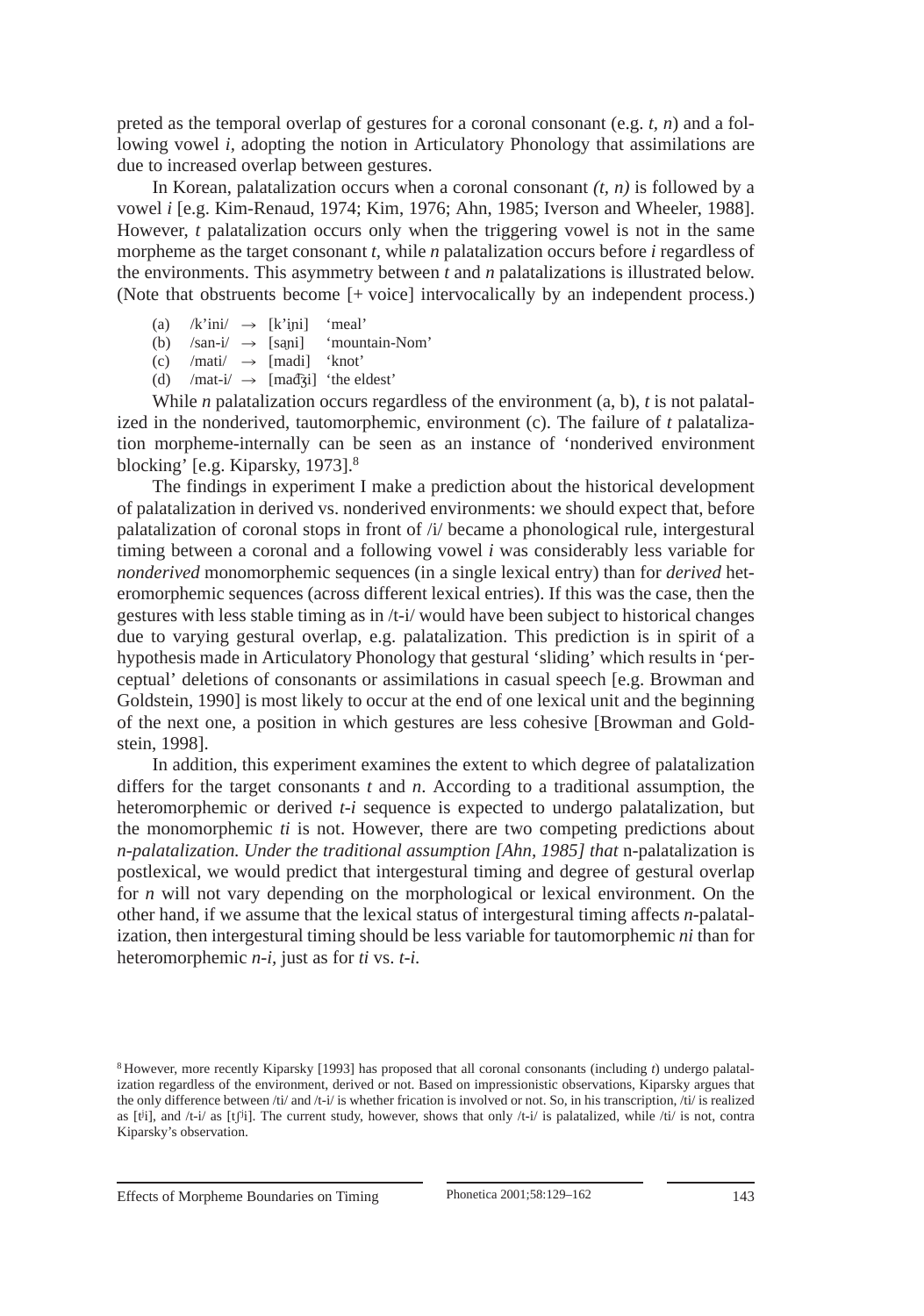

**Fig. 8.** Three defined regions. The front region is roughly equivalent to the dental, alveolar, and postalveolar areas combined; the Pal-region is the area that is almost always contacted for the production of underlying palatal consonants; the i-region is a subset of the contact area for the vowel *i* in *papi* (see fig. 9 for detail).

**Table 5.** Test words for experiment II

| Test words<br>pani<br>pa <b>n-i</b>    | 'name'<br>'class-Nom' | mati<br>mat-i                                                              | 'knot'<br>'the oldest'       |  |  |
|----------------------------------------|-----------------------|----------------------------------------------------------------------------|------------------------------|--|--|
| Carrier sentences                      |                       |                                                                            |                              |  |  |
| nə pani pwakk'una<br>nə pan-i makk'una |                       | 'you saw <i>pani</i> , right?'<br>'you are in the right classroom, right?' |                              |  |  |
|                                        |                       |                                                                            |                              |  |  |
| nə mati pwakk'una                      |                       | 'you saw (that) knot, right?'                                              |                              |  |  |
|                                        | nə mat-i pwakk'una    |                                                                            | 'you saw the eldest, right?' |  |  |

## *Method*

EPG data were recorded from 3 native speakers of Seoul Korean, 2 male speakers (N.L. and T.C., the author) and 1 female speaker (J.Y.). Speakers wore custom-made pseudopalates with 96 electrodes covering the entire hard palate and the inside surfaces of the upper teeth (Kay Elemetrics Palatometer 6300). When an electrode is contacted by the tongue, a circuit is completed and the contact is recorded by the Palatometer. The target words were repeated 14 times in a carrier sentence where segmental and prosodic environments were controlled for table 5. All four sentences were written in a single sheet of paper, repeated in 14 different sheets, each of which had a different order of sentences. Speakers were told to speak sentences as naturally as possible at a normal speech rate.

In order to examine the degree of gestural overlap between a consonant and a following vowel *i,* three separate contact regions were defined as schematized in figure 8. Six hypothetical words  $\langle pa\hat{f}i, \hat{f}\rangle$ *papi, pata, pate, pana, pane)* in isolation were also recorded (10 repetitions each); these were used as a reference in determining the relevant contact regions. The first region is the linguopalatal contact area, which is assumed to be contacted by the tongue tip and/or the tongue blade, and covers the dental, alveolar and postalveolar regions. I will call this region the *front-region,* which includes any electrode that was contacted more than once for 10 repetitions of each consonant  $(\ell t, \ln \sqrt{t})$ . The second region is the postalveolar palatal region, a subset of the front-region, in which no electrodes are contacted for anterior coronals (*n* or *t*) when followed by nonhigh vowels *a* and *e* but are contacted exclu-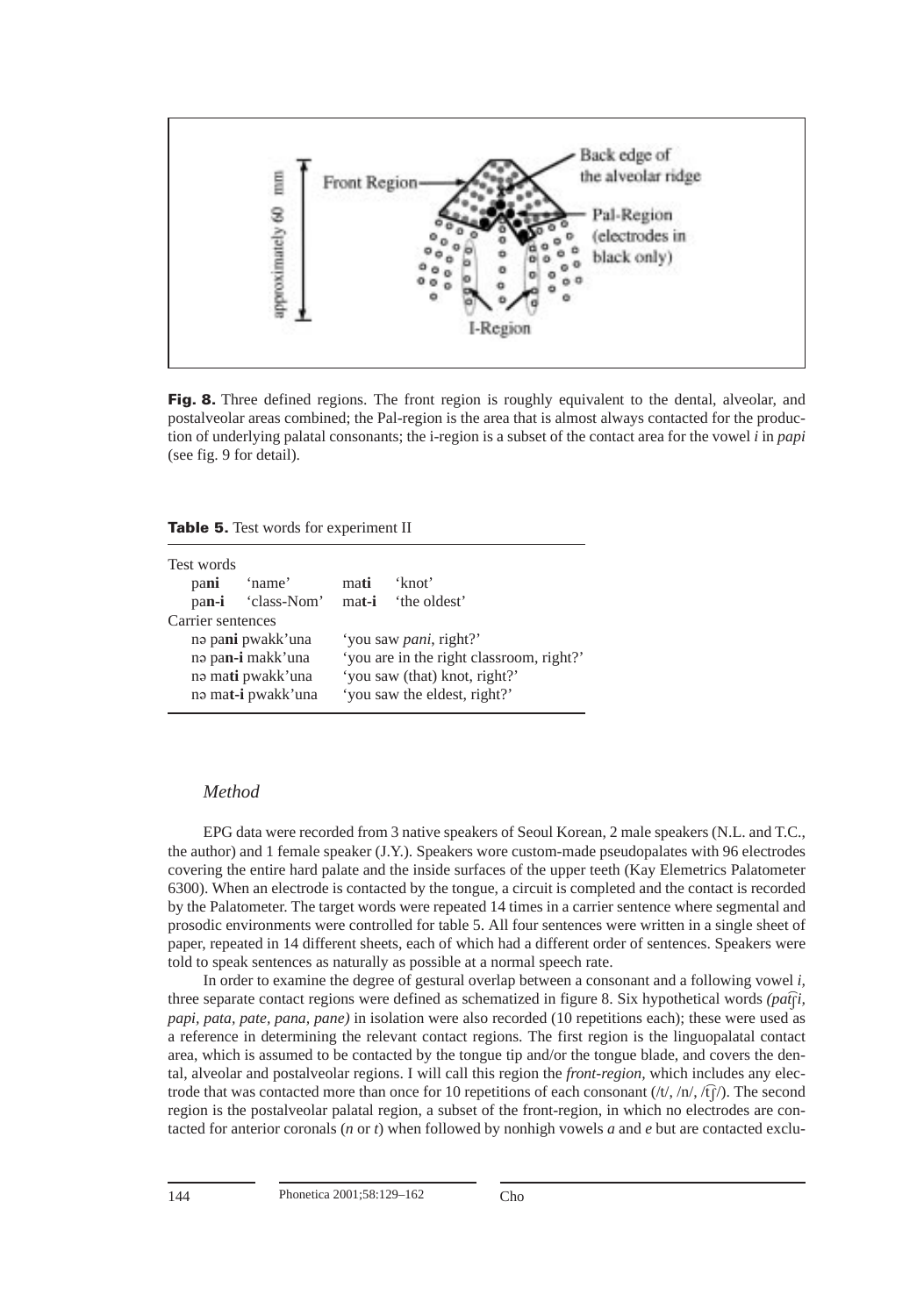

**Fig. 9.** Defining the i-region. The i-region is a subset of the contact region for the vowel *i* in *papi* that is never contacted during the production of *na, ne, ta, te, pa,* or *pe.*

sively for the underlying  $\hat{t}$  in *paffi*: that is, when *t* or *n* in reference words *pata, pate, pana,* and *pane* are produced, the Pal-region is never contacted. In defining the Pal-region, any electrode contacted in this region more than once in 10 repetitions was included, but it turned out that each electrode was contacted at least 7 times or more out of 10 repetitions.

Note that the Pal-region covers the area starting from at least 3 mm behind the corner of the alveolar ridge (the front of which is in general considered as a landmark to distinguish [+ant] from [–ant] or alveolar from postalveolar [see Keating, 1991] to the electrodes that are contacted by the underlying postalveolar palatal  $/\hat{t}$  in  $\hat{t}$  is sequence. In order to include the rearmost possible electrodes, the vowel /i/, rather than a nonhigh vowel, was used as the following vowel. However, the defined Pal-region was never contacted during /i/ in a control case, *papi* (see below).

Finally, the third region is the *i-region,* defined as the area that was contacted by the tongue body when only the front high vowel *i* in the control word *papi* is produced. This area is *i*-specific and is never contacted when the mouth is sealed for the closure of *t* or *n* followed by a nonhigh vowel (i.e. *a* or *e*). The procedure for defining the i-region, which is similar for the Pal-region, is illustrated in figure 9. These regions, defined separately for each speaker, then were used to derive contact profiles from which articulatory movements were estimated.

## *Measurement*

Following the method employed by Byrd [1995], EPG contact profiles for the front-region and the i-region were used as the basis for measures of articulatory kinematics for the tongue tip/blade and tongue body, respectively. As in the EMA experiment, standard deviations obtained from intervals between articulatory defined points of the consonant and the V-anchor point were used to investigate timing variability. The measurement points are illustrated in figure 10. Note that in the front-region, the plateau is defined as a change of two electrodes from the maximum contact point.

Standard deviations of three different intervals were measured, as described in M1.

*M1:* Interval standard deviations: standard deviations obtained from three different measured intervals: (1) from the left edge of a consonant (i.e. *t* or *n*) to the V-anchor of the following vowel *i,* (2) from the C-center to the V-anchor, and (3) from the right edge to the V-anchor.

Three different measured intervals were examined because we do not know how a Korean consonant-vowel sequence is temporally organized, or which point of the consonant has the most stable temporal coordination with the following V-anchor point. (In English, the C-center generally has the most stable relationship with the following V-anchor point [Browman and Goldstein, 1988;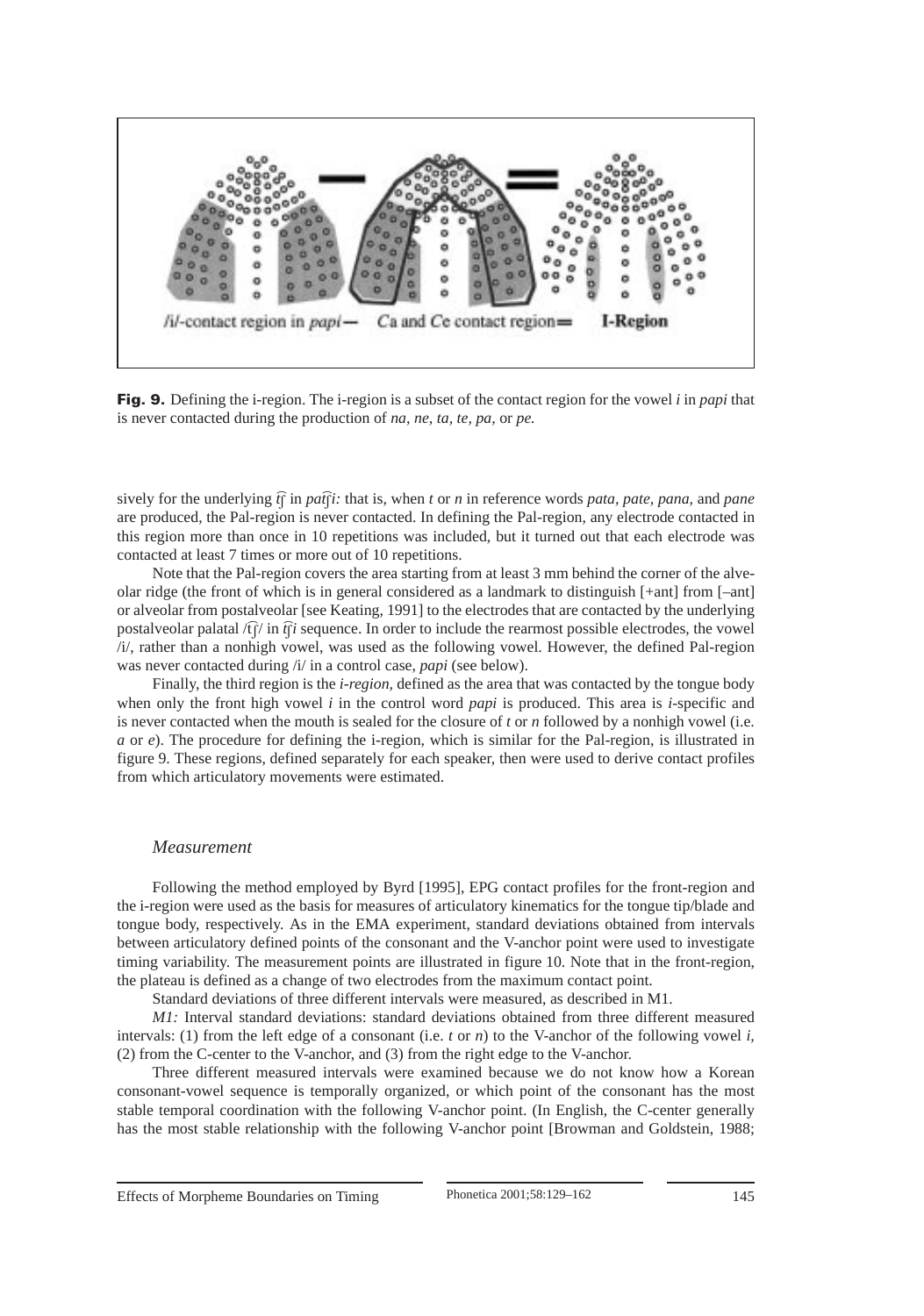

**Fig. 10.** Schema for a sequence of a coronal consonant and a vowel *i,* showing the left edge (the onset point of the plateau), C-center (the temporal center of the plateau), and right edge (the offset point of the plateau) for the consonant, and the V-anchor for the vowel.

Byrd, 1995].) In addition, three other measurements were made to examine the degree of intergestural overlap:

*M2:* Maximum contact in the Pal-region: the percent of maximum contact in the Pal-region.

*M3*: Maximum contact in the i-region: the percent of maximum contact in the i-region at the time when the contact in the front-region reaches the left edge.

*M4*: Sequence overlap (%): the percent of overlapping duration between the front-region and i-region compared to the total sequence duration.

The percent of electrodes contacted in the Pal-region and the i-region, respectively (i.e. M2 and M3), was measured at the point of maximal constriction, when the contact in the front-region reached the left-edge of the plateau [see Byrd et al., 1995, for methodology]. Palatalization can refer to any combination of three independent articulatory components: tongue fronting (or retracting), tongue raising, and spirantization [see Lahiri and Evers, 1991; Bhat, 1978]. The degree of tongue retraction and tongue raising can be observed by looking at the amount of contact in the Pal-region and the i-region, respectively. In addition, the percentage of the maximum i-region contact measured at the left edge of the plateau shows how much the articulatory gesture of the tongue dorsum for *i* has been anticipated (and is thus overlapped with the preceding consonant) at that point. To be more precise, the Palregion contact can be the index of the gestural *blend* between a consonant (*t* and *n*) and the vowel *i,* both involving the coronal articulation, whereas the i-region contact at the left edge can be the index of the gestural overlap between tongue tip and tongue body gestures.

Finally, sequence overlap (%), M4, measures the degree of intergestural overlap between frontand i-regions, which is assumed to be another index of the degree of palatalization. A sample contact profile that is used for the measurement of sequence overlap (%) for the sequence of *ni* in *pani* is given in figure 11. (Note that the maximum contact for the i-region in figure 11 is about 60%. Recall that the control case used for defining the i-region was produced in isolation in order to elicit an unreduced form. By contrast, the target words tested were produced in a carrier sentence with a normal speech rate comfortable to the speaker. This accounts for why there is generally less contact in the i-region for the target words than for the control case.) In the figure, point A is the onset of the front-region contact; point B is the onset of the sequence overlap; point C is the offset of the sequence overlap, and point D is the offset of i-region contact. Sequence overlap (%) is the percent duration between point B and point C as compared with the entire sequence duration between points A and D.

The coded data were analyzed using a two-way analysis of variance. The factors considered were morphemic status (tautomorphemic vs. heteromorphemic) and consonant identity (*n* vs. *t*) for each of three different measurements (i.e. M2, M3, and M4) described above. As in experiment I, a repeated measures ANOVA with Speaker as a random variable was employed to examine the overall effect across speakers. When there was a significant speaker effect, post hoc comparisons were made separately for each speaker.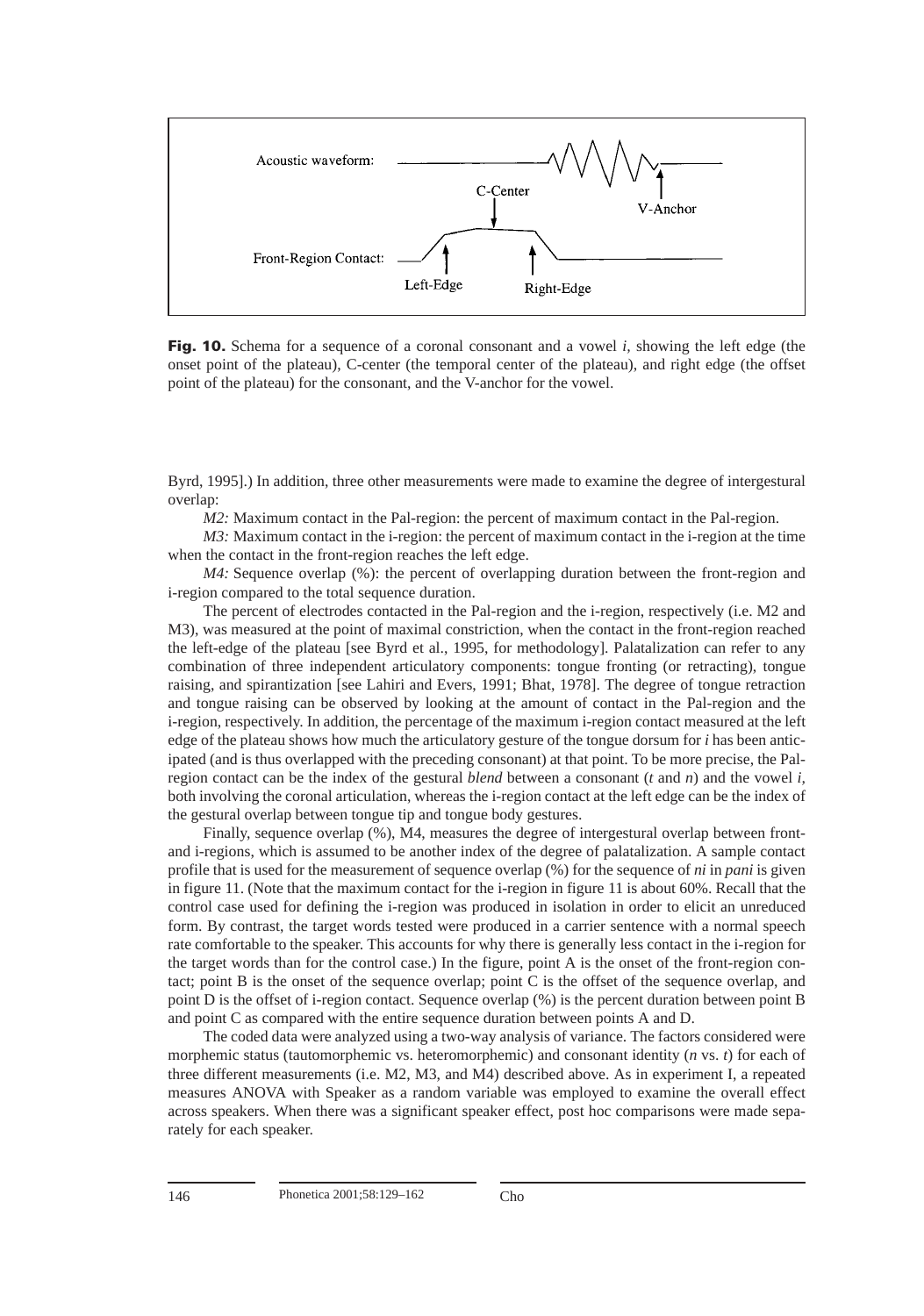

**Fig. 11.** Sample contact profile for *ni* sequence in *pani* and sequence overlap (%).

#### *Results*

#### *Variability in Intergestural Timing*

Let us first examine the standard deviations. As shown in table  $6<sup>9</sup>$  the standard deviations are almost always greater when the consonant and vowel gestures are heteromorphemic than when tautomorphemic. This is true for both *t* and *n.* The only exception is for the speaker J.Y.; for this speaker, the standard deviation for the tautomorphemic *ni* sequence is greater for the interval between the left edge to the V-anchor, but the interval between the right edge and the V-anchor has a greater standard deviation for the heteromorphemic *n-i* sequence, showing greater variability.

Overall, the smaller standard deviations for the tautomorphemic sequence in general imply that the intergestural timing between a coronal consonant (*t* or *n*) and a vowel *i* within the same morpheme is more stable. This is in agreement with the finding in experiment I that the intergestural timing within a single morpheme is more stable than across a morpheme boundary. Another fact that should be emphasized here is that a greater variability was found in not only the heteromorphemic *t-i* sequence but also in the *n-i* sequence, when compared to their tautomorphemic counterparts.

In order to test the significance of these numerical differences, a Levene test was once again employed, using a two-way ANOVA with the morphemic status and consonant identity (*n* vs. *t*) as independent variables. There was an overall significant difference in variability between tautomorphemic and heteromorphemic sequences for the intervals between the C-center and the V-anchor  $[F_{(1, 2)} = 4.116, p = 0.0477]$  and between the right edge and the V-anchor  $[F_{(1, 2)} = 5.451, p = 0.0235]$ ; for the interval between the left edge and the V-anchor, there was also a trend towards greater variability for the heteromorphemic sequence  $[F_{(1, 2)} = 3.644, p = 0.0619]$ . On the other hand, there was no effect of consonant identity, and no interactions between the factors for

<sup>9</sup> The results shown in table 6 indeed suggest that the C-center may be most stably coordinated with the following Vanchor point in Korean, as in English. Overall, standard deviations are smaller for the C-center measures than for the left edge or the right edge.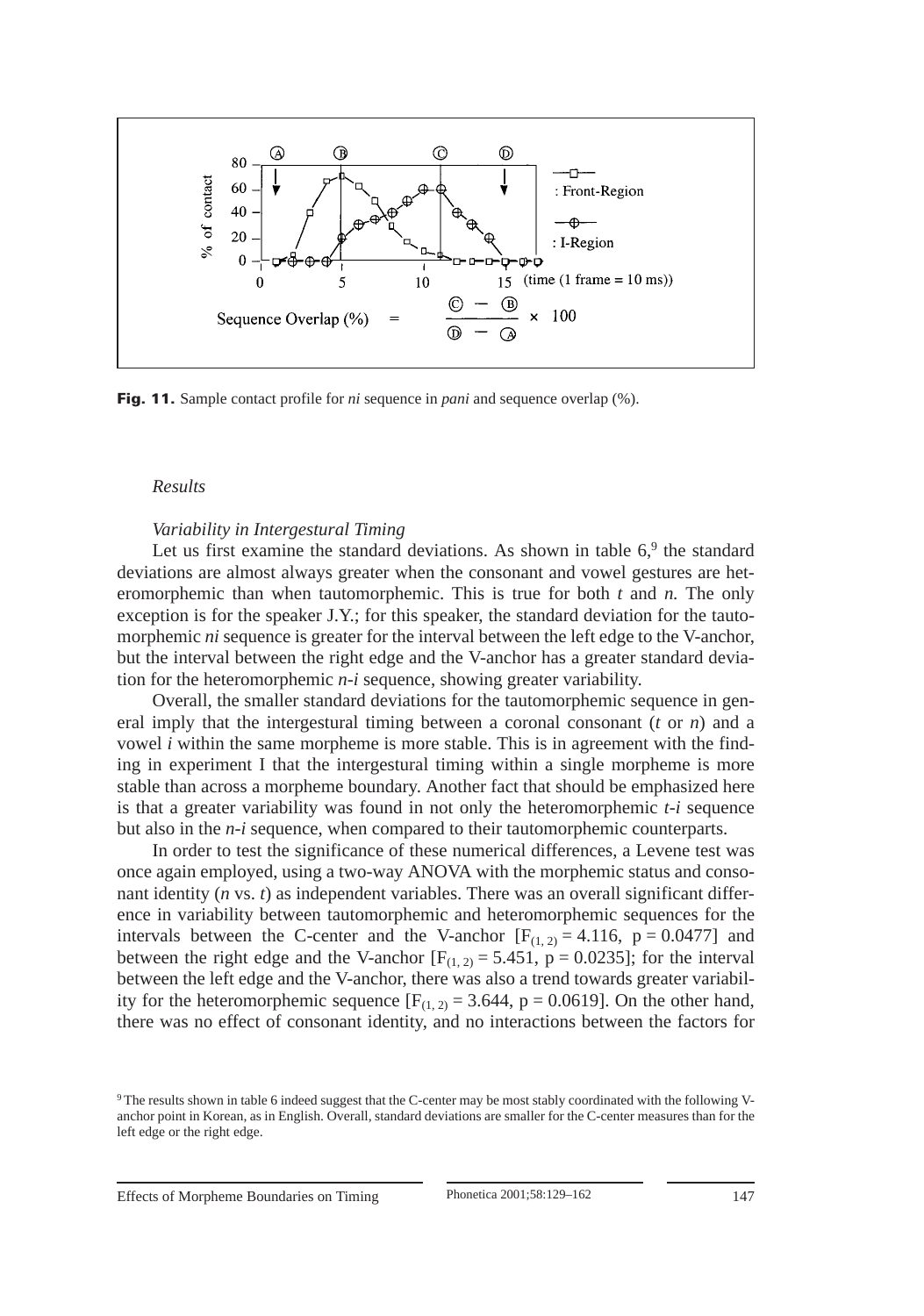| $ti$ vs. $t-i$                 |                                 |                                      |
|--------------------------------|---------------------------------|--------------------------------------|
| speaker N.L.                   | speaker T.C.                    | speaker J.Y.                         |
| 9.15 < 11.25                   | 9.01 < 10.02                    | $8.81 \leq 10.69$<br>$(106)$ $(103)$ |
| 7.59 < 8.89<br>$(108)$ $(114)$ | 8.66 < 10.71<br>(91)<br>(93)    | 6.91 < 9.33<br>$(91)$ $(83)$         |
| 8.23 < 9.41<br>(85)<br>(92)    | 9.97 < 12.34<br>(76)<br>(76)    | 6.07 < 9.69<br>(63)<br>(77)          |
| $ni$ vs. $n-i$                 |                                 |                                      |
| speaker N.L.                   | speaker T.C.                    | speaker J.Y.                         |
| 7.81 < 9.21<br>$(127)$ $(137)$ | 7.81 < 10.22<br>$(107)$ $(122)$ | 12.06 > 9.92<br>(105)<br>(96)        |
| 6.95 < 9.23<br>$(109)$ $(120)$ | 6.67 < 8.62<br>(91)<br>(103)    | $9.23 = 9.24$<br>(89)<br>(81)        |
| 7.01 < 10.23<br>(91)<br>(103)  | 7.43 < 9.28<br>(85)<br>(76)     | 7.35 <<br>9.19<br>(73)<br>(66)       |
|                                | $(131)$ $(136)$                 | $(105)$ $(109)$                      |

**Table 6.** Standard deviations obtained from three measurements of intervals (in milliseconds): between left edge and V-anchor, between C-center and V-anchor, and between right edge and V-anchor

any of the three measures. This suggests that the effect of the morphemic status on the timing variability holds for both *t* and *n*.

# *Amount of Contact in Pal- and i-Regions*

In general, statistical analyses show that the degree of gestural overlap between tautomorphemic *t* and *i* is significantly less than the degree of overlap between their heteromorphemic counterparts. There was a significant main effect of morphemic status on both the Pal- and i-region contacts [for the Pal-region,  $F_{(1, 52)} = 241.619$ ,  $p < 0.0001$ ; for the i-region,  $F_{(1, 52)} = 35.259$ ,  $p < 0.0001$ ]. For the Pal-region, there was no effect of consonant identity, but there was a significant interaction between morphemic status and consonant identity  $[F_{1, 52)} = 51.561$ , p < 0.0001]; for the i-region, there was a significant effect of consonant identity  $[F_{(1, 52)} = 16.315, p = 0.0002]$  and a significant interaction between the two factors  $[F_{(1, 52)} = 4.633, p = 0.0361]$ . The significant interactions lead us to compare the consonants separately in order to examine how the effect of the morphemic status interacts with the consonant identity.

First, let us compare *ti* vs. *t-i* in the degree of gestural overlap. For *ti* vs. *t-i,* a oneway ANOVA shows significant differences between tautomorphemic and heteromorphemic sequences for both the Pal- and i-region contact amount  $[F_{(1, 26)} = 744.737, p <$ 0.0001 for the Pal-region;  $F_{(1, 26)} = 22.388$ , p < 0.0001 for the i-region]. Figure 12 shows that the percentage of contact is greater for heteromorphemic sequences than for tautomorphemic sequences, in both the Pal- and i-regions. This was true when each speaker was considered separately at p < 0.0001 for Pal-region contact. For i-region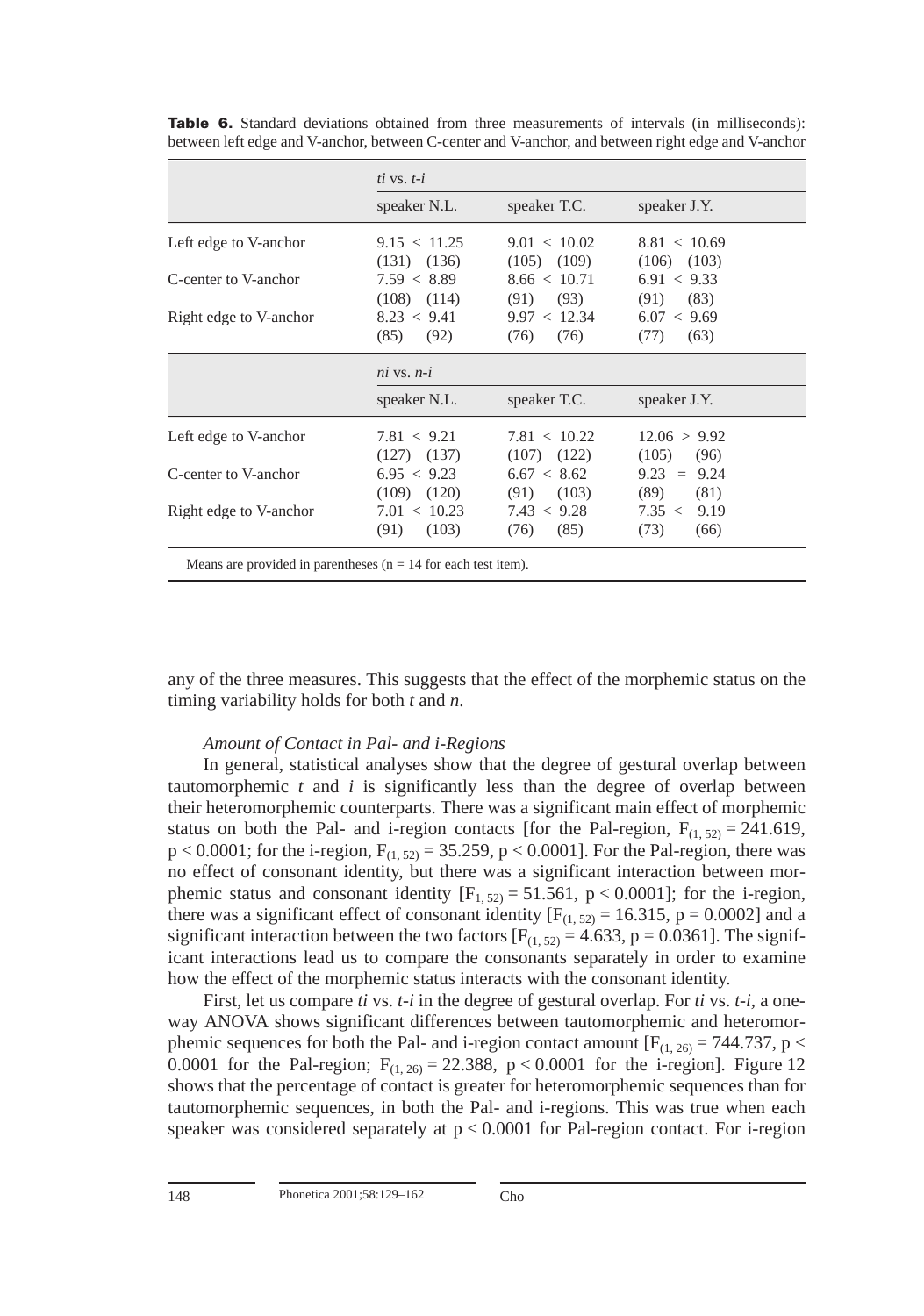

**Fig. 12.** Percent contact in the Pal-region (**a**) and the i-region (**b**), as a function of morphological structure. Data were pooled across speakers. (Note /t-i/ is realized as  $/(\hat{f}i)$  on the surface.) The error bars indicate standard deviations.

contact, 2 speakers (N.L. and T.C.), showed a significant difference at least at  $p <$ 0.005. For speaker J.Y., no comparison was made for i-region contact.<sup>10</sup> Overall, the patterns of contacts in both Pal- and i-regions indicate that the degree of gestural overlap between tautomorphemic *t* and *i* is less than the degree of overlap between heteromorphemic gestures. The difference between *ti* and *t-i* appears to be consistent with a phonological process of palatalization which has applied only to *t-i* sequence, resulting in  $\widehat{[t]}$ i].

What is more interesting is the *ni* vs. *n-i* contrast, which is also shown in figure 12. Contrary to the assumption in the previous literature (i.e. no morpheme boundary effect in a sequence of *n* and *i*), the degree of contact in both Pal- and i-regions is significantly less for the tautomorphemic sequence than for the heteromorphemic sequence  $[F_{(1, 26)}]$ 21.811, p < 0.0001 for Pal-region;  $F_{(1, 26)} = 24.059$ , p < 0.0001]. The significant difference remained when each speaker was considered separately at the level of  $p < 0.005$ .

So far we have observed significant contact differences in the Pal- and i-regions between tautomorphemic and heteromorphemic sequences (*ti* vs. *t-i* and *ni* vs. *n-i*), with less gestural overlap in tautomorphemic sequences. However, the degree of this effect appears to depend on the consonant involved, as indicated by a significant interaction between morphemic status and consonant identity  $[F_{(1, 52)} = 4.633, p = 0.0361]$ . Figure 12 shows that the amount of contact for both Pal- and i-regions is less for tautomorphemic *ti* than *ni*. Results of t tests showed that the contacts in both Pal- and i-region are significantly smaller for *ti* than for *ni* for speakers N.L. and J.Y. at least at p < 0.05. The same direction was also found for speaker T.C., but the difference was

<sup>&</sup>lt;sup>10</sup> Her EPG data show that she produces *t-i* sequences by making a much broader central airway in order to produce frication, which presumably leads to no contact in the i-region. (Even at the midpoint of the vowel *i* in *t-i* context, the contact in the i-region was usually about less than 10%.) Thus, the comparison of contact amount in the i-region for within- vs. across-morpheme boundaries cannot be made for this speaker. Nevertheless, the very small amount in both Pal- and i-region contact (5 and 1%, respectively) in the tautomorphemic *ti* sequence for this speaker leads us to infer that only minimum gestural overlap has occurred.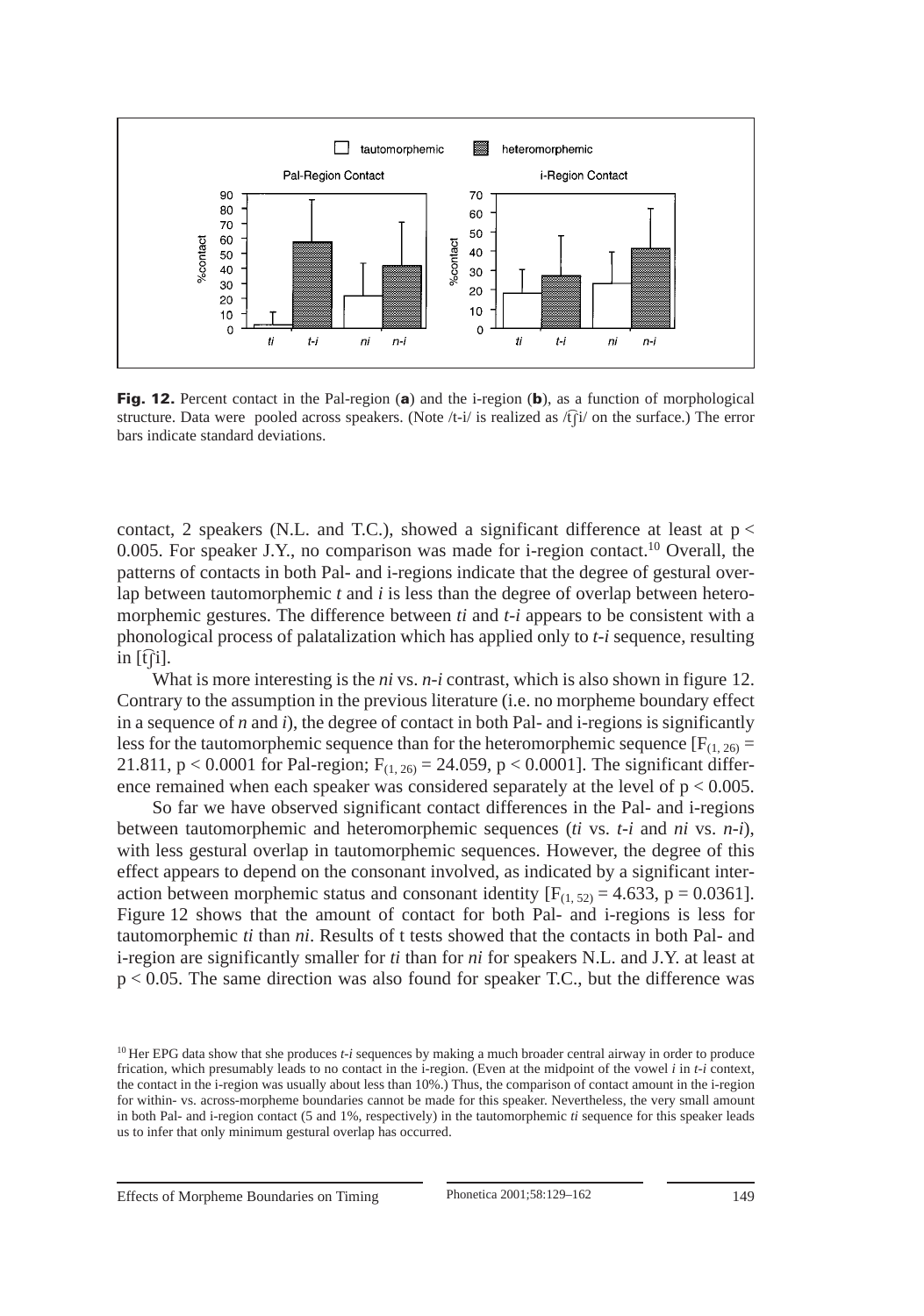

**Fig. 13.** Sequence overlap (%) during which contact occurs in both front region and i-region.  $\lt$  indicates statistical significance ( $p < 0.01$ ) as obtained from unpaired t test and = indicates no significance. Data for  $t-i$  was not available for speaker J.Y. (Note that  $t-i$  is realized as  $[f(t)]$  on the surface.) The error bars indicate standard deviations.

not statistically significant. This tendency suggests that the degree of gestural overlap varies depending on consonant identity, e.g. whether the target consonant is *t* or *n.*<sup>11</sup>

#### *Sequence Overlap (%)*

Results obtained from the measurement of sequence overlap (%) not only confirm the morpheme boundary effects but also show the different degrees of gestural overlap conditioned by the consonant type. The measurement of sequence overlap is not the measure of the amount of contact in a certain defined region, but rather the measure of temporal sequential overlap without consideration of the effects of the articulatory magnitude. The percent contact measure reflects the articulatory magnitude which may be influenced by the overall articulatory effort that the speaker made at the time he or she produces a sentence. Sequence overlap, on the other hand, reduces the possible influence of the overall articulatory effort because it considers only durational (temporal) overlap. A summary of the sequence overlap results is given in figure 13.

The first point to be made from figure 13 is that all 3 speakers distinguish a tautomorphemic sequence from a heteromorphemic sequence regardless of the target consonant. That is, the heteromorphemic *t-i* or *n-i* always has a greater sequence over-

<sup>&</sup>lt;sup>11</sup> One may argue that the observed difference has nothing to do with gestural overlap but rather due to the intrinsic difference in place of articulation between *t* and *n,* i.e. *n* may be less anterior than *t.* However, the contact patterns for /pata/ and /pana/, which were produced as control tokens in isolation, do not show such difference at all for all 3 speakers. But one cannot exclude this possibility completely because we did observe more variable articulation in *n* than *t* elsewhere. In Cho and Keating [1999, to appear], in which the same 3 speakers participated, we examined the variation of consonant production as a function of prosodic position. We found that there is a shift in place, a backing as the stop moves from higher to lower domains. An informal observation confirmed that at least 1 speaker (N.L.) produced *n* in a more anterior direction than *t* in a lower domain (e.g. word-initially). However, no such difference was found in higher domains (e.g. intonation phrase-initially).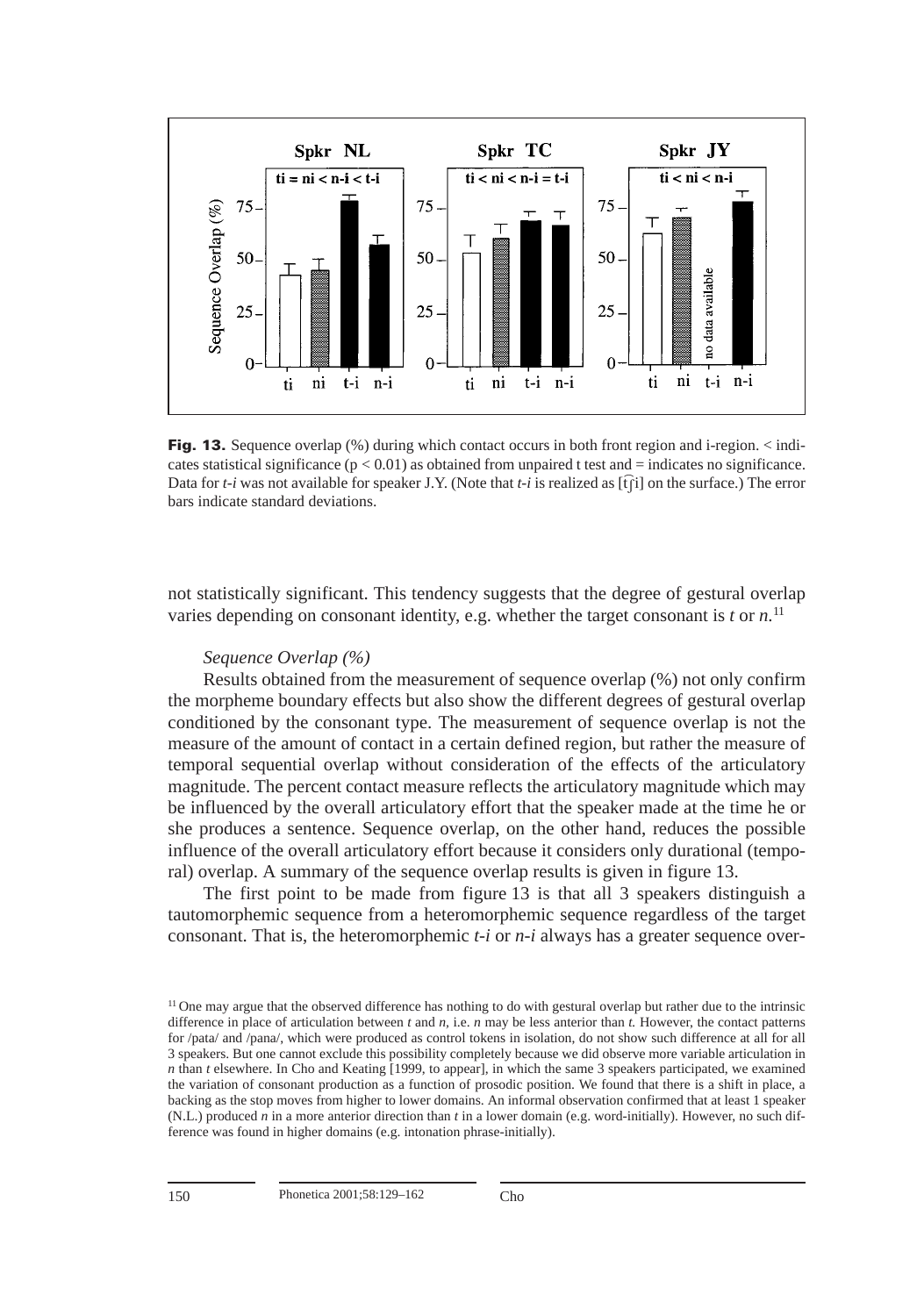lap than their tautomorphemic counterparts (i.e. *ti, ni*). Second, speakers T.C. and J.Y. both display significant differences between *ti* and *ni.* Speaker N.L. does not make such a distinction. However, this speaker makes a clear distinction between *ti* and *ni* for both the Pal-region and i-region contacts, as shown in figure 12. Overall, when the results are pooled for all speakers, three categories can be drawn from the combination of the Pal- and i-region contacts and sequence overlap. The overlap is smallest for tautomorphemic *ti,* intermediate for tautomorphemic *ni,* and greatest for heteromorphemic *n-i* and *t-i*.

#### *Summary of Experiment II*

There are three main points that emerge from the results of experiment II. Firstly, the degree of variability in gestural timing in a *Ci* sequence is influenced by the hetero/tautomorphemic status of the sequence: the tautomorphemic sequence has less variability than the heteromorphemic one. This is in agreement with the findings of experiment I. Secondly, the degree of intergestural overlap also differs according to whether two adjacent gestures are tautomorphemic or heteromorphemic: the tautomorphemic sequence has less overlap than the heteromorphemic one.<sup>12</sup> Thirdly, the degree of intergestural overlap as revealed in the amount of contact in both i- and Pal-regions and the percent of sequence overlap is significantly different for *n* and *t:* the tautomorphemic *ti* sequence has less overlap than the tautomorphemic *ni* sequence.

# **General Discussion**

It emerges from experiments I and II that intergestural timing is in general less variable between gestures *x* and *y* inside a single morpheme than across a morpheme boundary. Under the assumption that each morpheme is listed in the lexicon, the results suggest that gestural coordination is more *stable* within a single lexical entry than between lexical entries. Furthermore, there is a significant word-internal morpheme boundary effect on intergestural timing: that is, a homophonous word pair (e.g. *pan-i* vs. *pani*) shows different phonetic realizations sensitive to a morpheme boundary.

There are several significant implications made by this morpheme boundary effect. Firstly, it poses a serious problem on a traditional view [e.g. Chomsky and Halle, 1968; Kiparsky, 1982; Mohanan, 1982] which assumes that the morpheme boundaries are erased at the end of each transformational cycle, and that the relative timing of phonemes in the output is handled automatically by universally applicable phonetic module. A similar model has been proposed more recently by Levelt et al. [1999] in which the phonetic encoding does not have access to the morphological structure of the phonological form. As mentioned earlier, the model proposed by Levelt et al. [1999] retrieves a preprogrammed gestural score for the syllable from a reservoir, named 'syllabary', in which the morphological boundaries within a syllable are no

<sup>&</sup>lt;sup>12</sup> In experiment I, in some cases the distance between C-center of  $/p$  and the end of the following vowel  $/i$  was greater across a morpheme boundary, which might suggest that there is *less* overlap for the heteromorphemic sequence. However, as noted earlier, the degree of overlap is a relative percentage in Articulatory Phonology. While the sequential overlap in experiment II is such a relative percentage measure, the absolute distance between gestures in experiment I does not necessarily provide an adequate measure of the degree of overlap. (In fact, the absolute distance between gestures for *ni* or *ti* in experiment II is also greater across a morpheme boundary.) Even if it turns out that there is an inconsistency between the /pi/ sequence and the /ni/ or /ti/ sequences, we can still claim that the stability of intergestural timing is the most important index of morphological structure, while the degree of overlap may vary with other factors (e.g. absence or presence of palatalization).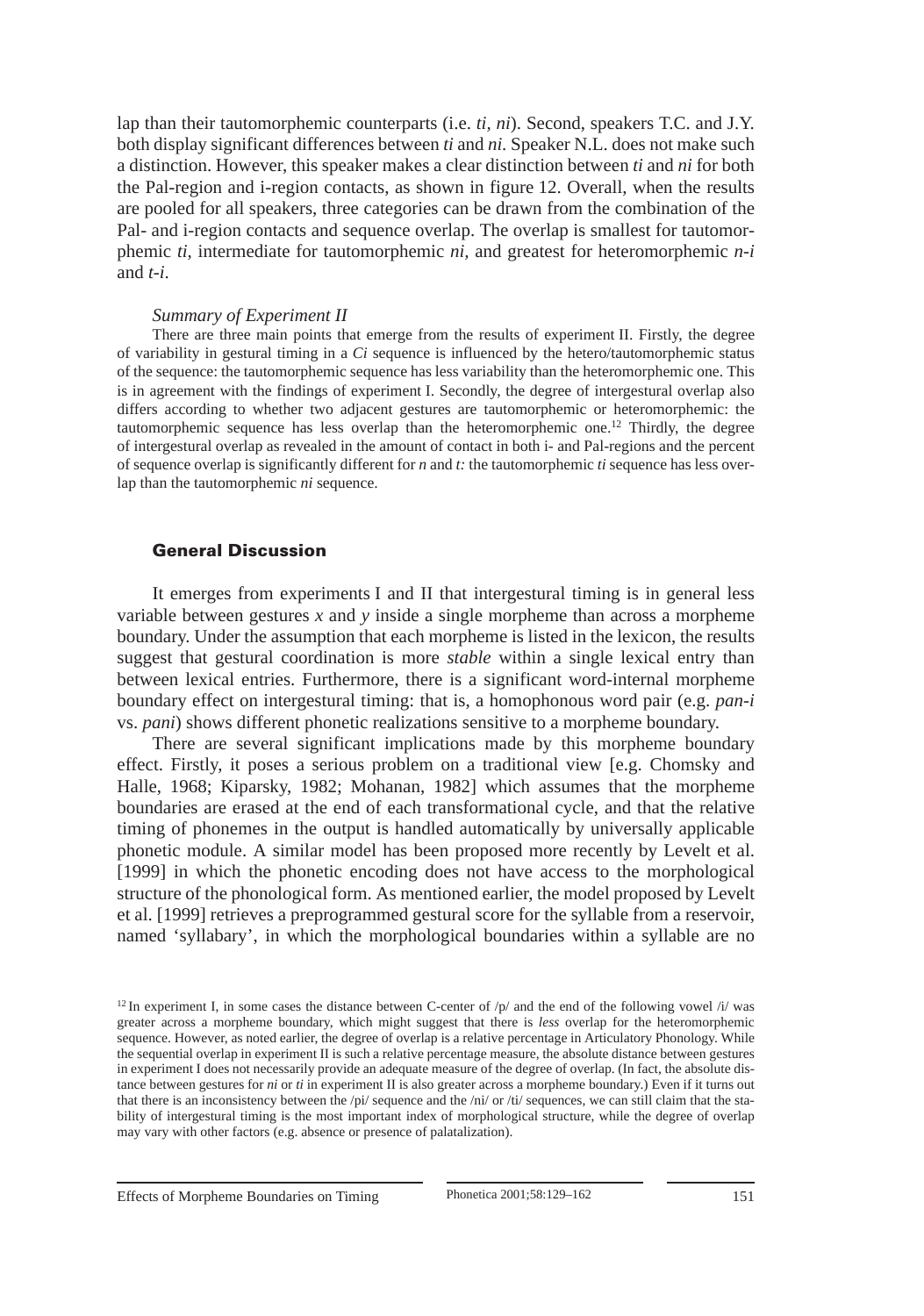longer referred to. However, results of the present study suggest that the morphological structure is encoded in the phonetic details.

Secondly, in a similar vein, this study suggests that no type of morphemic concatenation is guaranteed to bring about neutralization (i.e. absence of phonetic difference) between tautomorphemic *xy* and heteromorphemic *x-y*. It has been claimed that no neutralization occurs between *xy* and *x-y* when the relevant boundary is a major phrase boundary or a word boundary [e.g. McLean, 1973; Hardcastle, 1985; Holst and Nolan, 1995; Byrd, 1998; Byrd et al., 1999], but this study demonstrates that the same may be true even for word-internal affixal boundaries. The evidence of such nonneutralization word-internally was found in variation in degree of *n-*palatalization depending on whether there is an affixal boundary or not.

Thirdly, we found that the degree of gestural overlap is greater for a *ni* sequence than for a *ti* sequence when both sequences are tautomorphemic (see footnote 11 for a possible alternative account). What are we to make of the fact that the degree of palatalization is different for /n/ than for /t/? Here I can suggest that such a difference comes from different output constraints: /n/ and /t/ have a different phonological status, because of an asymmetry in the phonemic inventory of Korean. To be more specific, the different degrees of overlap depending on the consonant identity fall out from two competing factors in the grammar: *paradigmatic contrast* vs. *preference for overlap*. Speakers have conflicting desires to make each gesture recoverable, and to compress words by overlapping gestures as much as possible. (One statement of the preference of gestural overlap may be found in Mattingly [1981], who suggests that overlap is preferred in order to maximize the parallel transmission of information; see Wright [1996] for a more extensive discussion.) On the other hand, the grammar also preserves some morphological information, so that it distinguishes *Ci* from *C-i* by allowing different degree of gestural overlap among them. In Korean, *t* is phonemically contrastive with  $\hat{f}$  whereas *n* is not phonemically contrastive with *n*. Thus, it is conceivable that the grammar keeps the contrast between *t* and  $\hat{f}$  tautomorphemically by maximizing the difference in gestural overlap between them, preserving the paradigmatic contrast. By contrast, *n* does not have such a contrastive load, so that more overlap can be allowed in a tautomorphemic *ni* sequence. Thus, it is likely that the grammar allows greater gestural overlap for *n* than for *t.* (The fact that the place of articulation for *n* was sometimes found more variable than that for *t* also supports this idea; see footnote 11.) This idea is reminiscent of Lindblom's [1983] notion of *coarticulatory propensity,* according to which some segments are more likely to be coarticulated with neighbors than others, depending on the size and distribution of the phonemic inventory of a given language. Likewise, Manuel [1990] suggests that less coarticulation tends to be preferred in certain languages where extensive coarticulation would result in confusion of contrastive phonemes.

Finally, for those readers who are interested in the phonological implications of the asymmetry in *n*-palatalization, it should be noted that the present finding contradicts the prediction made by the traditional analysis, that *n*-palatalization is postlexical, and thus the degree of palatalization must be the same regardless of the morphological environment. However, *n*-palatalization may still be viewed as a 'postlexical' process if we adopt Zsiga's [1995] definition of the term 'postlexical'. Zsiga [1995] proposed that lexical palatalization as in 'confession' [kanfe [an] results from featural assimilation, a categorical process, and that postlexical palatalization as in 'confess you'  $[kənfe[u]$  is best accounted for by gestural overlap in a gradient fashion. In this con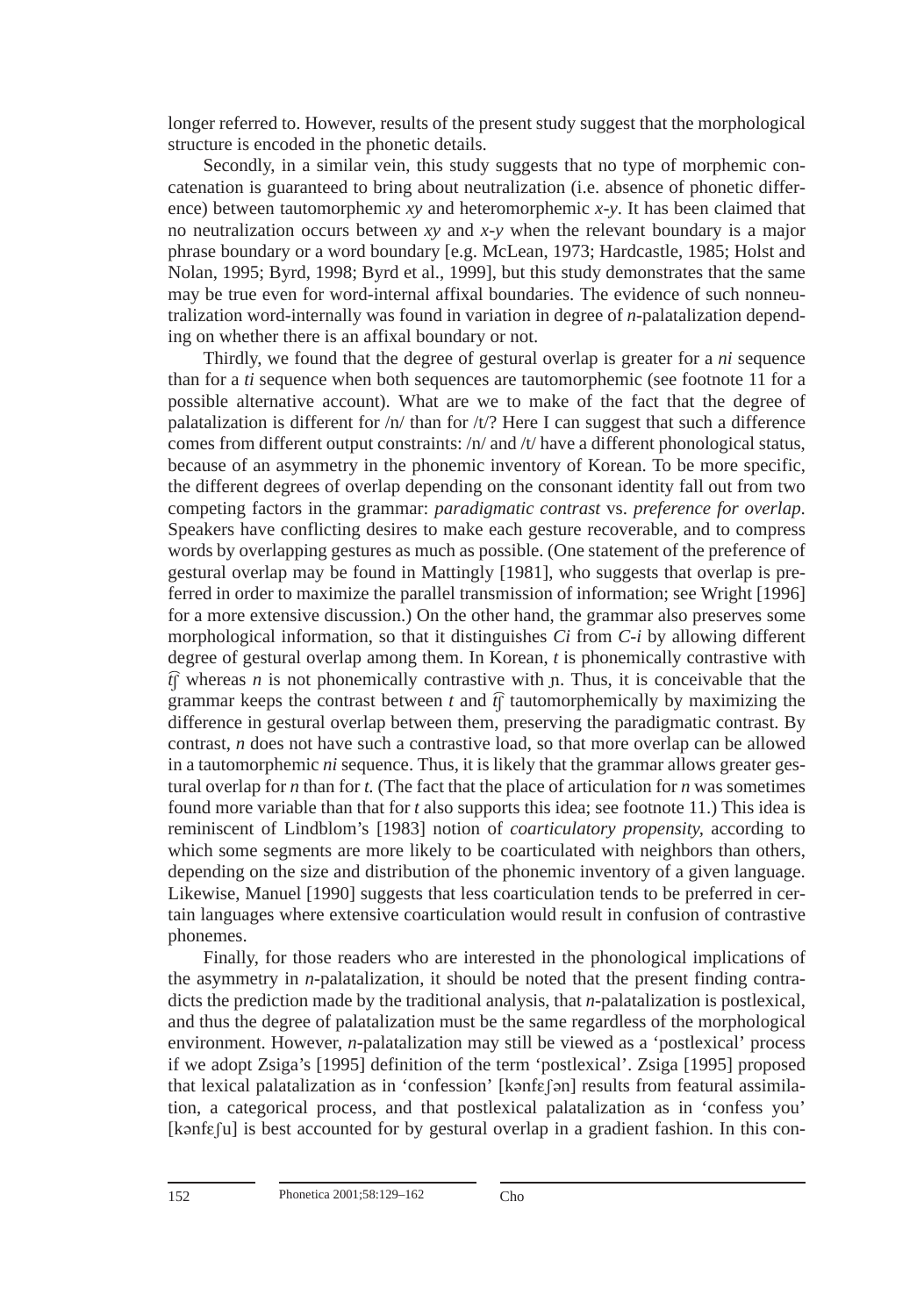nection, we can posit that the consistent pattern of *t*-palatalization in heteromorphemic *t-i* may be viewed as a lexical process, thus resulting in a categorical change from [t] to  $[f]$ , whereas the asymmetry of *n*-palatalization between tauto- and heteromorphemic sequences may simply be because of the gradient aspect of gestural overlap depending on how close adjacent gestures are. While this cannot be tested systematically here, it would be reasonable to expect more overlap in *n*-palatalization for morpheme-internal gestures than for heteromorphemic gestures, since it is likely that the gestures of the former are more cohesive than gestures of the latter. However, the current study showed indeed the opposite pattern: the degree of *n*-palatalization is *smaller* morpheme-internally than across a morpheme boundary.

A possible explanation for this may be that a lesser degree of palatalization for morpheme-internal gestures has something to do with the stable organization among gestures inside a single lexical entry. Let us assume that such stable organization constrains the actual intergestural overlappings in such a way that substantial overlappings are blocked, whereas less stable organization among heteromorphemic gestures allows flexibility in gestural overlap, resulting in heteromorphemic palatalization. However, one problem is that flexibility in gestural overlap is not guaranteed to bring about greater gestural overlap. This might fall out from the principle of preference of overlap, as discussed in the preceding paragraphs. It is conceivable that speakers make as much gestural overlap as possible within a given limit, and that less constraint (or greater flexibility) on gestural overlap allows greater overlappings. This idea is consistent with a hypothesis made in Articulatory Phonology that gestural 'sliding' which results in 'perceptual' deletions of consonants or assimilations in casual speech [e.g. Browman and Goldstein, 1990] is most likely to occur at the end of one lexical unit and the beginning of the next one, a position in which gestures are coupled less strongly [Browman and Goldstein, 1998].

# *Models for Stability of Intergestural Timing*

Thus far, I have discussed some implications of the current findings, but have set aside discussion of what mechanisms would account for the stability of intergestural timing associated with a single morpheme, or a lexical entry. A kernel from which the current paper has developed is the assumption made originally in Articulatory Phonology that lexical representations include specifications of temporal coordination among gestures. A working hypothesis throughout the paper is that gestures are coordinated more stably for a single lexical item (a morpheme or a lexicalized compound) than gestures spanning a boundary between lexical items, presumably because the phonological structure of a lexical entry forms a 'constellation' of gestures, a stable organization among gestures whose timing is specified in the lexicon. However, the exact mechanisms that relate lexically specified intergestural timing to their actual realization have not yet been fully spelled out. In what follows, I will discuss several competing, but potentially related hypotheses that may help us understand the stability of timing found for a single lexical entry.

# *Phase Window and Influencers*

In Articulatory Phonology, the goal of the speaker's behavior is to make a 'particular organized ensemble of articulatory gestures' [Browman and Goldstein, 1992b,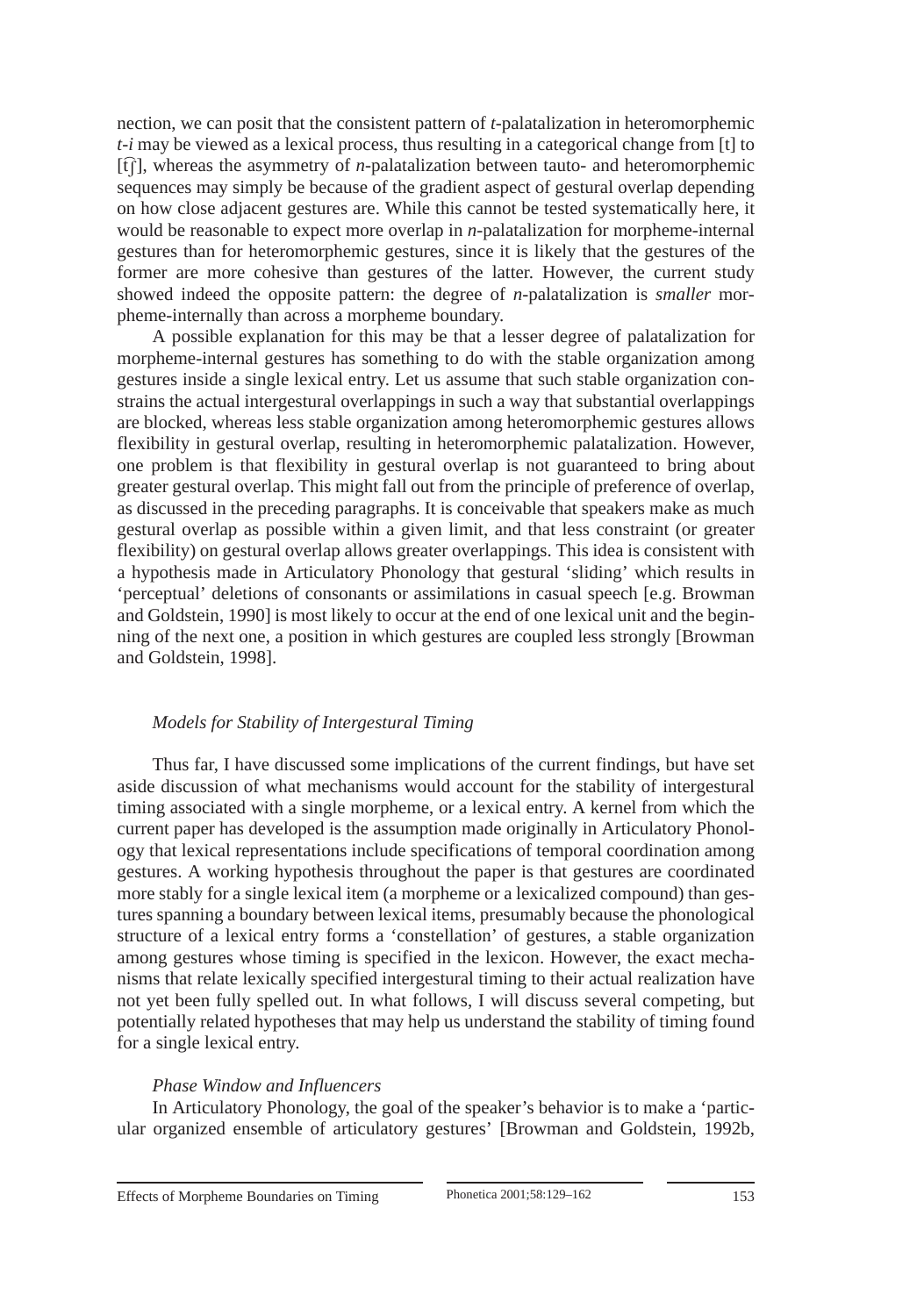

**Fig. 14.** A phase window allowing a range of overlap values for two gestures.

p. 222]. Gestures are coordinated with one another, and their specification includes both temporal and spatial information. Gestures can also overlap with each other, since they have internal durations. It is argued that many, if not all, phonological phenomena can be analyzed as changes in the magnitude or overlaps of gestures. For example, consonant assimilations can be viewed 'as a result of increasing gestural overlap between gestures on separate oral tiers' [e.g. Browman and Goldstein, 1992a, p. 361]. The mechanisms for coordinating gestures in Articulatory Phonology are *phasing rules,* which state that a phase in one gesture is synchronized with a phase in another gesture. However, Byrd [1996a] points out that rules specifying exact amounts of overlap are not sufficient, because the degree of overlap can vary depending on other linguistic and extralinguistic factors (e.g. syllable structure, stress, phrasing, speaking rate, etc.). For example, it has been found that the intergestural timing varies with syllable structure, i.e. the timing of gestures that constitute an onset consonant cluster is less variable than that of gestures forming a coda consonant cluster [e.g. Byrd, 1996b]. Byrd [1996b] suggests that this problem can be solved by adopting the notion of a *window* [Keating, 1990; Docherty, 1992; Byrd, 1994, 1996a]. Keating [1990] proposes that each segmental feature has a window, or a range of permissible spatial values, representing the contextual variability of a feature value. While her approach is primarily based upon spatial windows, temporal windows are defined in Docherty's and Byrd's approaches. In the *Phase Window model* developed by Byrd [1994, 1996a] for English consonant sequences, one of the sources of variability in gestural overlap may be a wide range of possible timing relationships, i.e. a wide phase window. A hypothetical phase window, as indicated by an arrow, is schematized in figure 14.

Byrd [1996a] argues that a relatively narrow window can be due to the lexically specified timing, and therefore allows less variability. However, in her Phase Window model, such a lexically specified narrow phase is limited to gestures which form 'what have been traditionally considered to be a segment' (e.g. a complex segment  $\overline{mp}$ ) or a simple segment /m/ or /p/ with multiple gestures).

In addition to the size of the phase window, another source of the variability comes from a variety of linguistic and extralinguistic factors (e.g. syllable structure, phrase boundary, stress, speaking rates, etc.) or *influencers,* that weight the phase window differently. This weighting determines where in the range of possible values the actual intergestural overlap will be implemented, and how narrow the range will be. In short, the variability in intergestural timing is influenced by two independent factors: (a) the window width (the narrower, the less variable) and (b) the weighting of the influencers (the more narrowly the region within the phase window is weighted, the less variable).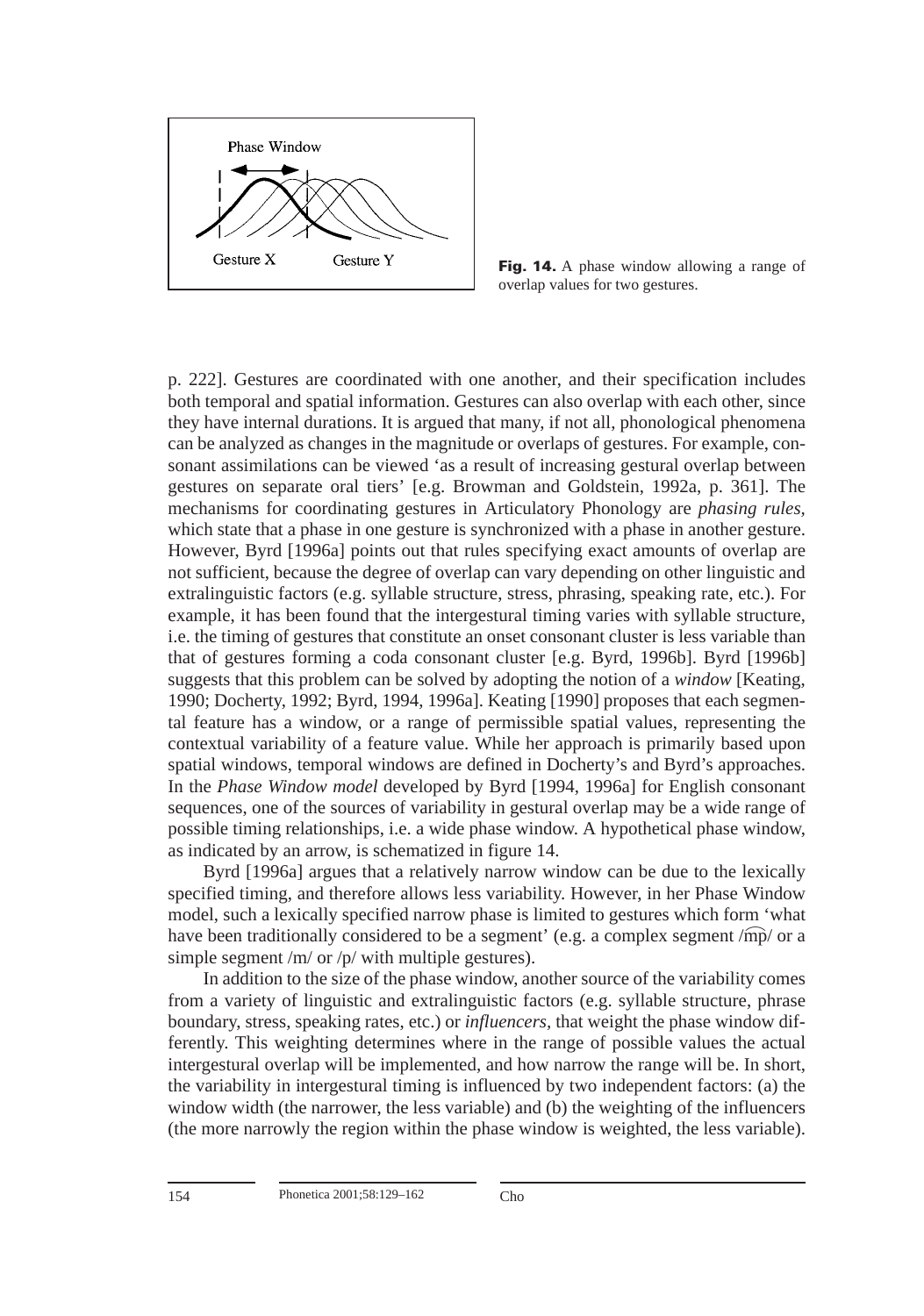The actual realization of the intergestural timing, however, is complex, and is not yet spelled out clearly, as noted by Byrd [1996a, p. 151], who states '[o]f course, an interesting empirical and theoretical question is how this determination of the combined weighting of the phase window is arrived at'. The outline of how the actual gestural timing may be related to the phase window and the influencers follows. First, the left and right limits of the phase window for a certain temporal coordination of two adjacent gestures is learned by the child who acquires language-specific constraints imposed on the coordination of gestures involved. Then, the combined effect of the influencers existing for the particular gestural sequence determines the probability density), i.e. where in the window phasing occurs most probably. Byrd [1996a, p. 151] explains:

The more alike the contextual effects are from token to token, the more alike the combined influencer distributions will be. This will yield a high probability of similar organizations being realized in similar contexts – i.e. low token-to-token variability.

Now let us consider how more stable timing within a single lexical entry than across different lexical entries, as found in this study, can be achieved under the current Phase Window model. The only allowable way is through the weighting of a narrower region within a fixed phase window. (Recall that Byrd proposes that the phase window is lexically specified narrowly only for the gestures associated with a single segment.) It is then possible that the presence or absence of a morpheme boundary acts as a weighting factor (though the effect of morpheme boundary is not included explicitly as one of known or potential influencers in Byrd's model). Specifically, there would be a narrower region weighted for adjacent gestures inside a morpheme than for those across a morpheme boundary, while the size of the phase window would remain fixed. This is similar to what Byrd [1996a] predicts about the timing of the gestures within words compared to that of the same gestures between words.

However, as noted earlier, Byrd's [1996a] model cannot be tested until we know exact influencers and mechanisms of the weighting function that narrows or widens the region. It might in fact be impractical to discover what all the influencers are and how they interact with each other to generate the final density of probability distributions. To the extent that the theory holds up, there are still unclear aspects under Byrd's model. Firstly, it is not clear why the lexically specified narrow phase window is limited to the phasing of gestures that constitute a segment, and why it cannot be extended to the phasing of gestures inside a lexical item. (But see below for Zsiga's potential phonological explanation for this.) There are two mechanisms that derive the stability of the timing: one through the window width and another through weighting factors. A simpler model may be the one that invokes only one of the mechanisms. Relatedly, seen from a slightly different angle, it is unclear why the stability for a segment cannot be derived by another weighting factor, say, the 'segmenthood' of gestures, rather than resorting to narrowing the window width. If the intergestural timing between segments inside a single lexical item was determined by weighting function, there would also be no theory-internal reason to prevent the region from being more narrowly weighted for the gestures constituting a segment than for the same gestures across segments. Of course, this is in direct contradiction with Byrd [1996a, p. 160], who proposes that 'it is not the case that the quality of being a segment causes stable timing, but rather that stable timing causes the quality of being a segment'. However, the rationale behind this claim is not explicitly spelled out. How do we decide that timing is stable enough to cause the quality of being a segment? To support this idea, Byrd states, citing Saltzman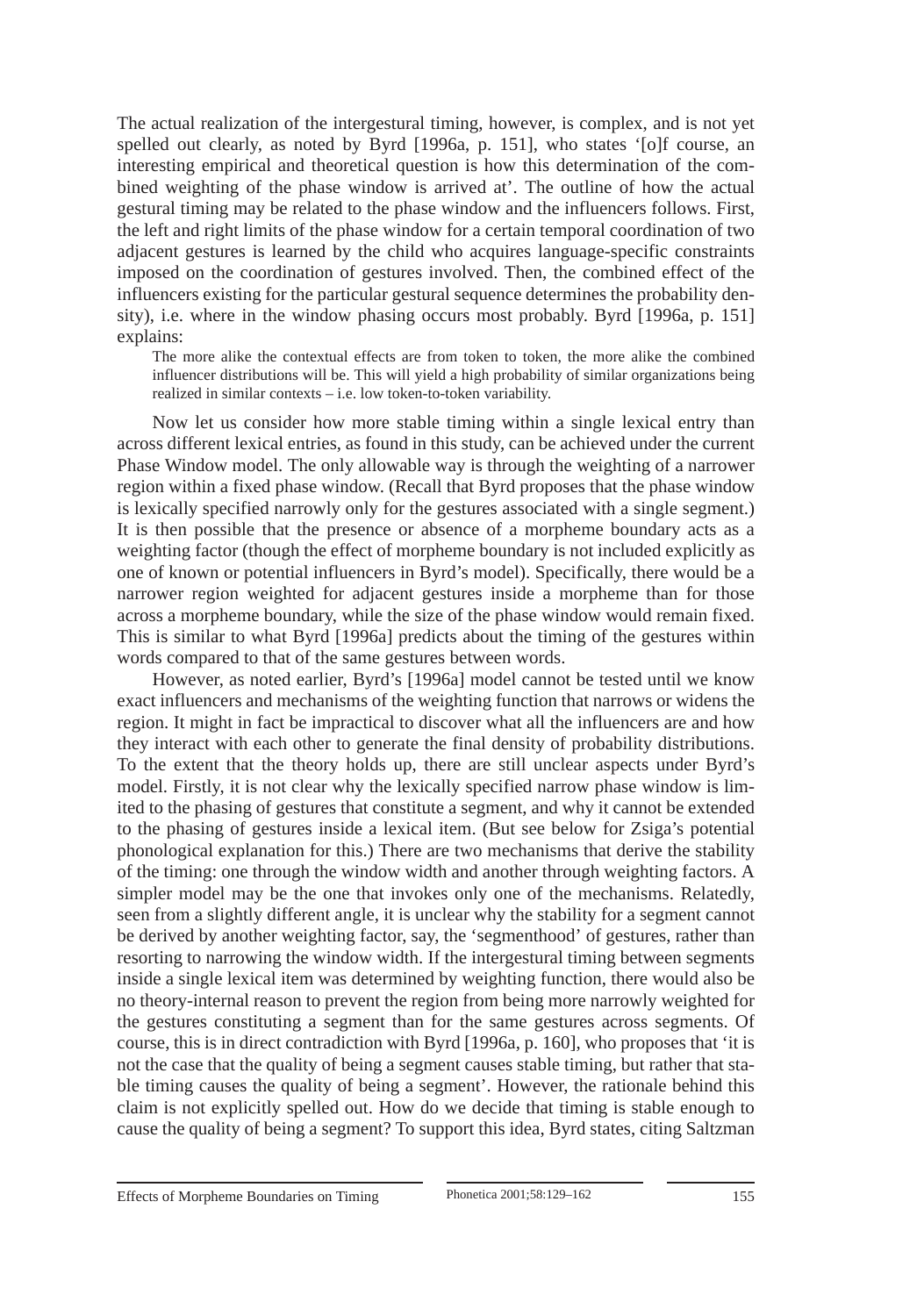and Munhall [1989], that the cohesion of gestures for segmental units is due to dynamical coupling of the gestures, and that the integrity of gestures forming a segment is maintained in fluent speech. The crucial assumption is that 'an appropriate type of coupling could yield a limited window of relative phase relations between the coupled gestures' [Byrd, 1996a, p. 160]. But it remains still unclear how 'appropriate' the type of coupling should be in order to enter into the lexicon.

# *Extended Lexically Specified Phase Window*

An alternative is for the model to allow a narrower phase window for gestures inside a lexical item (a morpheme or a lexicalized compound), but a wider phase window for those across lexical items. One way of achieving this is through the assumption in Articulatory Phonology that intergestural timing is specified in the lexicon. Unlike Byrd's Phase Window model that states that a narrow window due to lexically specified gestural timing is limited to gestures constituting a segment, this view assumes that such a narrow phase window is extended to gestures constituting a lexical item, i.e. the phase window is specified more narrowly within a lexical entry than across lexical entries. Then, greater stability can be understood as a result of a narrower phase window inside the lexicon than outside the lexicon, all else being equal. This alternative view also agrees with Ladefoged's [1992, p. 174], view that timing between two adjacent segments belonging to the same lexical entry (or constituting a word) can be taken out of the lexicon as 'pre-programmed chunks that can be triggered off as a whole'. It is conceivable that language learners are exposed to the stable timing of gestures within a lexical entry, and lexicalize such a stable intergestural timing. However, what is stored in the lexicon is not the specific timing relationship (perhaps through phasing rules) but an empirically determined permissible range of intergestural timing. All else being equal, the difference in the size of the phase window would be a major determinant of intergestural timing variability.

There arise a few questions, however, in this view. The first question is about stability associated with syllable structure. It has been reported that timing relations between syllable onset consonant clusters are more stable than those between syllable coda consonant clusters [e.g. Byrd, 1996a, b]; and that the onset consonant-to-vowel (CV) relations tend to be more stable than the vowel-to-coda consonant (VC) relations [e.g. Browman and Goldstein, 1988; Byrd, 1995]. The question is then how the systematic timing patterns arising from syllable structures can be accounted for if intergestural timings are explicitly specified for all relations in each and every lexical entry. Byrd [pers. commun.] has pointed out that if the onset CV relation, for example, always shows the same type of timing arrangement, this would just be a coincidence if every CV relationship were specified independently in every lexical entry. If this explanation were correct, the idea of moving the specification of timing relations into the lexical entry would require further ad-hoc mechanisms to capture generalizations concerning syllable structure. However, the results of the present study suggest that the CV relations do not always show the same type of timing patterns: the CV timing is more stable within a single lexical entry than across different lexical entries, found in both EMA and EPG data. It is possible that, as Byrd predicts, in deriving the different CV timing patterns, there still would be a narrower region weighted for the CV phasing than for the VC phasing, resulting in more systematically stable CV timings. Nonetheless, if such weighting for the CV phasing takes place within a narrow phase window for a lexical item, but within a relatively wider phase window for gestures across dif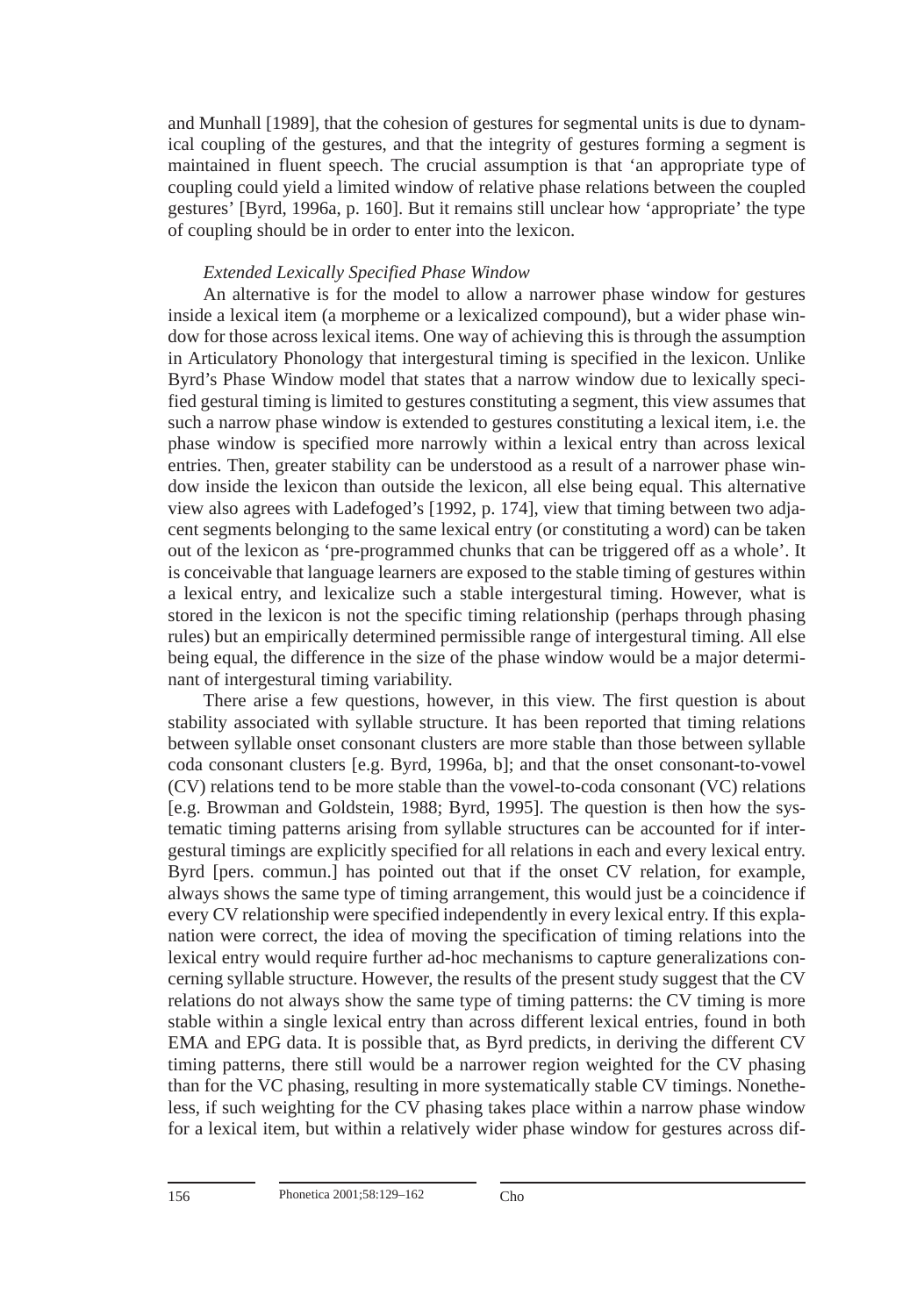ferent lexical items, all else being equal, we may still account for the observed timing differences found in the present study.

Another fundamental question is whether less variability in timing is sufficient grounds for claiming that the timing relation must be specified in the lexicon in one case (e.g. within a morpheme) and not in the other (e.g. across a morpheme boundary). The same question can be addressed to the Byrd's Phase Window model which argues that the intergestural timing is lexically specified only for a segment. Certainly, we do not have empirical evidence for that, and much work needs to be done, including developing the mechanism that determines how stable the timing needs to be in order to enter the lexicon, as was the case with the Phase Window model.

# *Bonding Strength*

There is yet another way of handling variability in intergestural timing, proposed by Browman and Goldstein [1998]. In Articulatory Phonology, the specification of temporal coordination occurs locally in a pairwise fashion: '[g]iven this fact, for an utterance with *n* gestures, specification of *n-i-1* pairs completely determines the temporal structure of an utterance' [Browman and Goldstein, 1998, p. 2]. They propose that the variability that may occur across pairs of phasing relations due to some other linguistic or extralinguistic factors can be handled by associating every phase relation within a lexical entry with a 'bonding strength', or the degree of cohesion of gestures involved. As in Byrd's Phase Window model, a given pair of gestures is hypothesized to be influenced, or weighted, by the sources of timing variability (e.g. speaking rate, style, prosody) in inverse proportion to their bonding strengths. They further explain that the lesser variability in timing for onset consonant gestures than for coda consonant gestures is due to greater bounding strength of onset consonant gestures. For example, if greater variability among coda consonant gestures than among onset consonant gestures would come from local speaking rate changes, then such a speaking rate effect would be greater on coda consonant gestures due to their weaker bonding strength. This bonding strength analysis is argued to account for the environments in which gestures could 'slide' in casual speech, resulting in perceptual 'hiding' of consonant gestures and assimilations [Browman and Goldstein, 1990, 1998, p. 3]. They state that:

In fact, in all these cases [of the perception of consonant deletion and assimilations], the gestures that slide with respect to one another are not part of the same lexical unit. If we hypothesize that post-lexical phasing between gestures at the end of one lexical unit and beginning the next has weak (or possibly non-existent) bonding strength, then the site of these assimilations and deletions is accounted for.

What is relevant to the current study is that postlexical phasing among gestures across different lexical entries has *weaker* bonding strength than lexical phasing among gestures within a single lexical entry. The stronger bonding for gestures within a lexical entry then would result in a greater stability in intergestural timing as compared to the weak bonding for gestures across different lexical entries. If such bonding strength is added to phasing rules, timing relations can be made more flexible, allowing variability without having recourse to the Phase Window.

Evidence which lends support to this hypothesis may be found in the fact that intervals between gestures tend to be smaller within a word or a morpheme than across word or morpheme boundaries. The shorter intervals associated with a single lexical entry appear to suggest that gestures are more strongly bonded within a lexical entry. This bonding strength hypothesis also opens up the possibility that the timing relation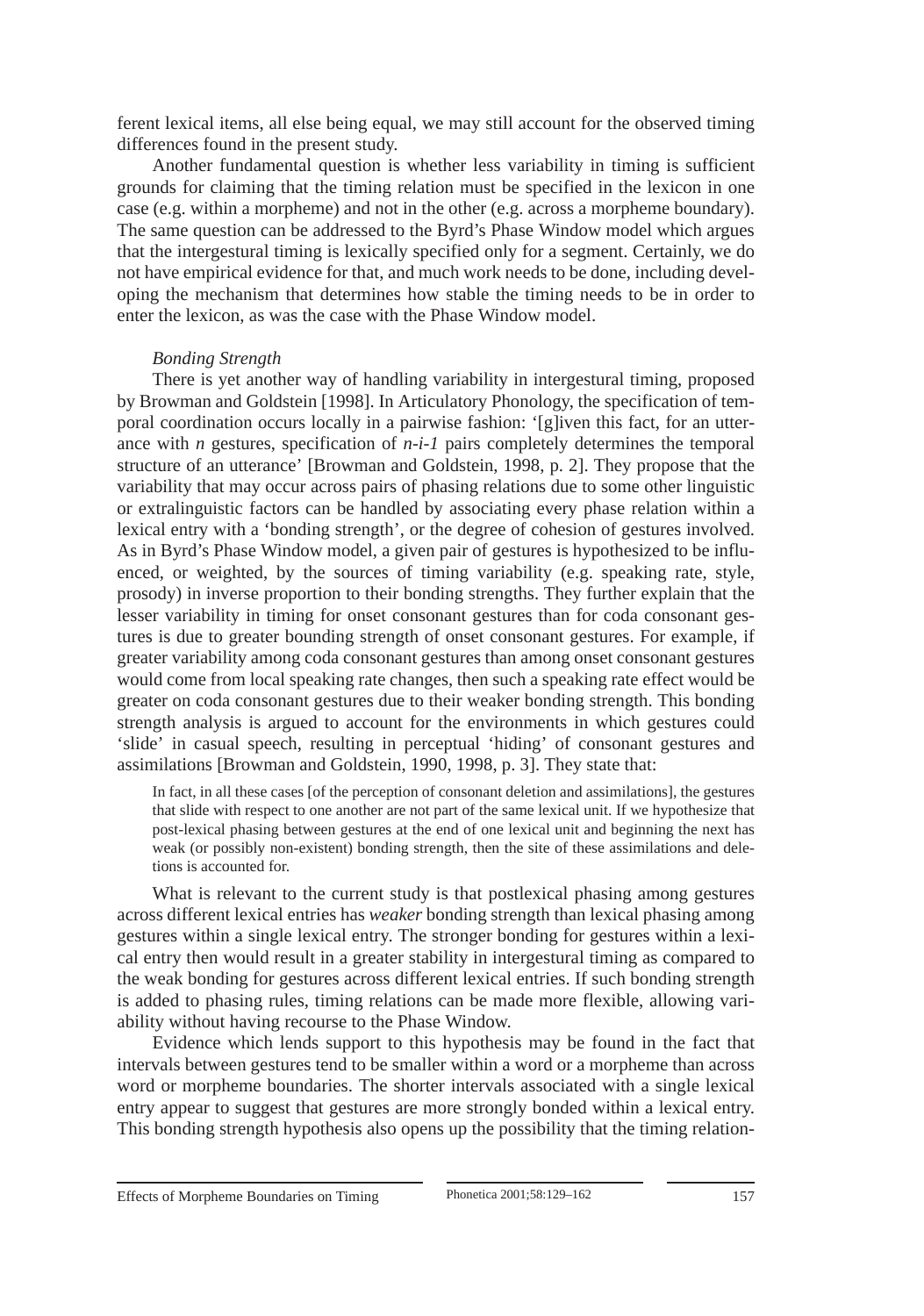ships may be constrained by physical factors, rather than control factors. If strongly bonded gestures are necessarily associated with the short gestural intervals, the more stable timing between gestures may simply be a by-product of such short intervals. However, there are no explicit mechanisms yet available that relate the bonding strength. In addition, the model needs to allow the morphological structure as a potential factor that influences bonding strength. To the extent that it holds up, the bonding strength hypothesis seems to be compatible with the findings of the current study.

Thus far, we have outlined how stability of timing may be represented using phase windows or possibly bonding strength. We suggested, as one of many other possibilities, that the stability in gestural timing may be due to specification of gestural timing in the lexicon. At this point, it is worth discussing a related problem regarding an unusual prediction made by the idea of lexically specified timing. That is, if the timing relationships among gestures of a lexical entry were specified in the lexicon, the same string of gestures forming different lexical entries, or homophones, could have different intergestural timing. Although this may sound bizarre, the present findings at least suggest that it may not be entirely infeasible that such intergestural timing is specified in the lexicon.13 Evidence could be found elsewhere, too, e.g. in Guion [1995], who showed that timing may vary between homophonous words (e.g. *need* vs. *knead, way* vs. *whey,* see below).

Relatedly, if a particular pattern characterizes an entire class of morphemes in the language, it is generally not analyzed as a lexical idiosyncrasy (this was pointed out by a reviewer). Traditionally [e.g. Chomsky and Halle, 1968], lexically specified properties are idiosyncratic prosodic and featural attributes that are potentially contrastive and cannot be predicted from other properties of the string. Thus, if the stability of timing is characteristic of all monomorphemic words, it is conceivable that such a systematic pattern is predictable and thus grammaticized in the language, rather than specified separately for each lexical item in the lexicon. Zsiga's [1997] phonological timing model, outlined below, is in fact compatible with this view.

# *Phonological Timing as a Source of Gestural Tightness*

Zsiga [1997, p. 268] suggests that 'phasing among articulators works outward from the smallest domain to the largest'. It is assumed that the degree of cohesion among gestures forming a segment will be greatest, and, therefore, result in the most stable intergestural timing, and that the tightness decreases as a prosodic domain moves up in the hierarchy (e.g. segment, syllable, foot, word, phrase, etc.). Unlike the idea of lexically specified timing, what is crucial in Zsiga's model is that the source of gestural

<sup>&</sup>lt;sup>13</sup> Other, rather indirect, evidence supporting the specification of noncontrastive properties such as timing in the lexicon comes from Fougeron and Steriade [1997], who examined phonetic details (e.g. interconsonantal timing and linguopalatal contact) of C′C sequences (e.g. *pas d'rôle,* where the apostrophe marks the position of a deleted schwa) created by schwa deletion and other CC sequences (both underlying CC and C#C, where # is a word boundary). The results show that some durational, articulatory and/or timing properties of the full form (e.g. *pas d* a rôle 'no role') are maintained in the form with schwa deletion (e.g. *pas d'rôle*) which in turn show phonetic properties distinct from those of not only underlying the CC cluster (e.g. *pas drôle* 'not funny') but also the C#C cluster. Fougeron and Steriade [1997, p. 946] conclude that:

This invariant character of the duration and spatial magnitude of the [d] closure in [de]/[d′] suggests to us that these properties are present in the lexical entry of [de], despite their non-contrastive character. Thus we conjecture that non-contrastive properties – properties which by themselves cannot support a phonemic contrast – may nonetheless be present in lexical entries.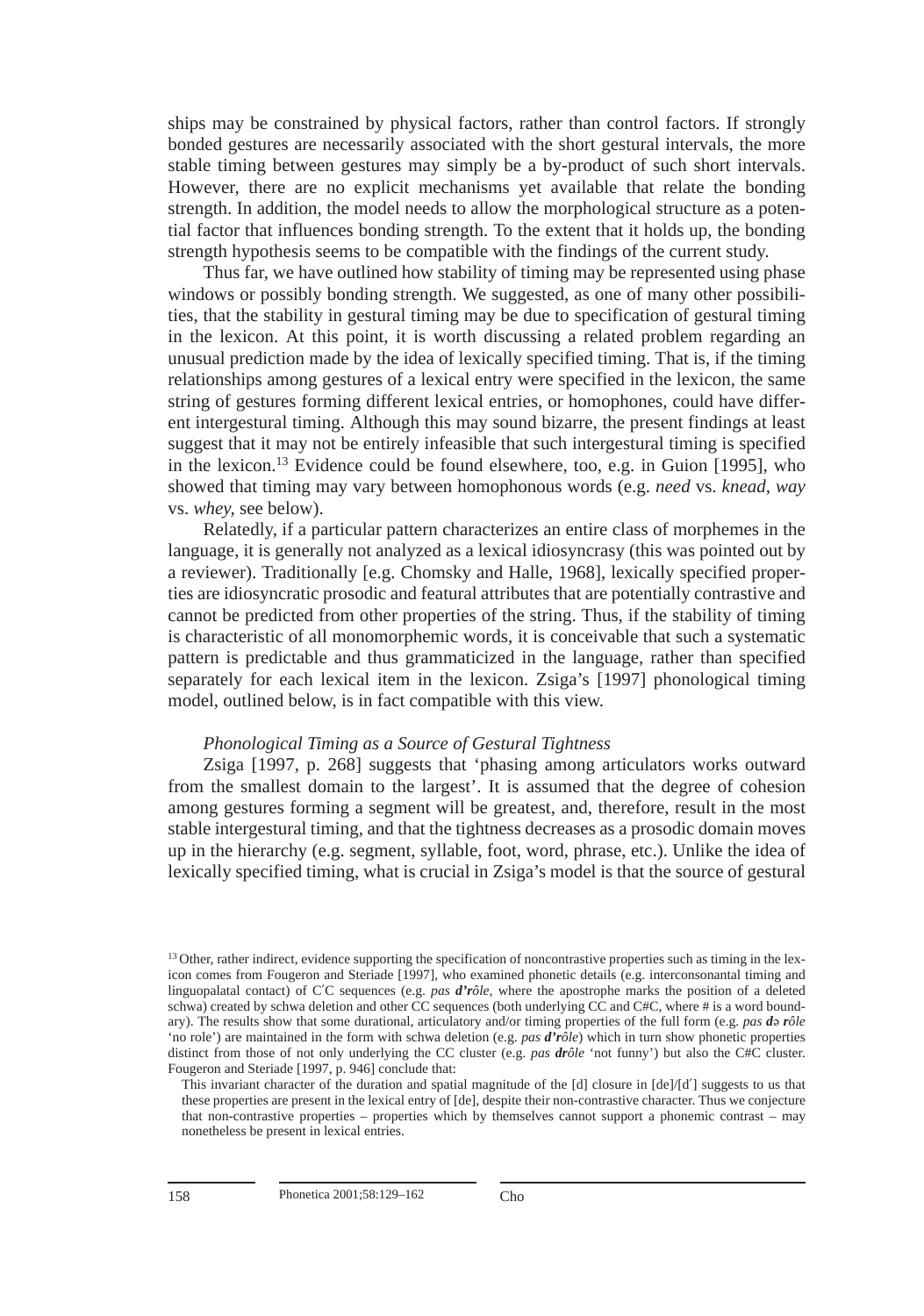tightness (or stability) comes from categorical timing relations in phonology which are indicated by the presence or absence of association lines. For example, the tightness of gestures that forms a segment is due to a single root node associated with features that are later translated into gestures on the phonetic level. (Note that while Zsiga uses association of features to a single node as an explanation for the most stable timing of gestures forming a segment, Byrd [1996a] employs a lexically specified phase window to account for the stable timing.)

In this framework, stability within a lexical entry would come from more tightness among gestures inside a word than across a word, if phonological words are the only type of lexical entry. However, Zsiga's model excludes a potential morpheme boundary effect, since the morpheme boundary inside a syllable should be erased if syllables are coordinated with each other. To the extent that the morpheme boundary effect is incorporated into the model, the variability of the gestural tightness could account for the stability found for a single lexical entry. Crucially, the source of the stability would still come from a categorical timing relationship in phonology, rather than from lexical specification of intergestural timing.

However, as also noted by Zsiga, the exact mechanisms of how root nodes map gestural units and how the tightness is related to the actualization of the phasing remains still unclear, which renders her model untestable at the moment.

# *Frequency of Occurrence and Variability*

Quite independently, another reasonable source of the stability of intergestural timing may come from how familiar the speakers are with items that are tested. It has been well known that speakers may produce more frequently used words with less extreme articulation or greater reduction than when they produce less frequently used words [e.g. Balota et al., 1989; Guion, 1995 and others cited therein; Wright, 1997]. Unfamiliar words are often produced with extreme articulation which accompanies lengthening, a kind of hyperarticulation [cf. Lindblom, 1990], and such an effect occurs even when test words are homophones with different frequencies of occurrences [Guion, 1995]. This seems to be consistent with the small but in some cases significant lengthening associated with the nonlexicalized compounds found in experiment I. In this connection, the timing difference in experiment I might have come about simply because the lexicalized compounds tested were familiar to the speakers whereas the nonlexicalized ones were not. It may well be the case that speakers produce lexicalized compounds with less variability than nonlexicalized compounds because they produced the former more frequently (i.e. practice effect).

This frequency effect, however, may be compatible, or interrelated, with other hypotheses discussed earlier. Let us first consider the Phase Window model. Recall that probability density (i.e. where in the window phasing occurs most probably) is determined by the combined effect of the influencers. It is then plausible that frequently heard lexical items (e.g. lexicalized compounds) provide a high probability of similar organizations, which yields low token-to-token variability. Thus, frequency of cooccurrence of adjacent gestures may act as an influencer. Secondly, the frequency effect appears to be related to the extended lexically specified phase window. It is assumed that the lexicalization of the phase window is done through exposure to the timing of gestures in the course of language acquisition. It is conceivable that children are exposed to lexicalized compounds frequently, and eventually acquire a relatively narrower phase window for frequently heard lexical items. Similarly, it may well be the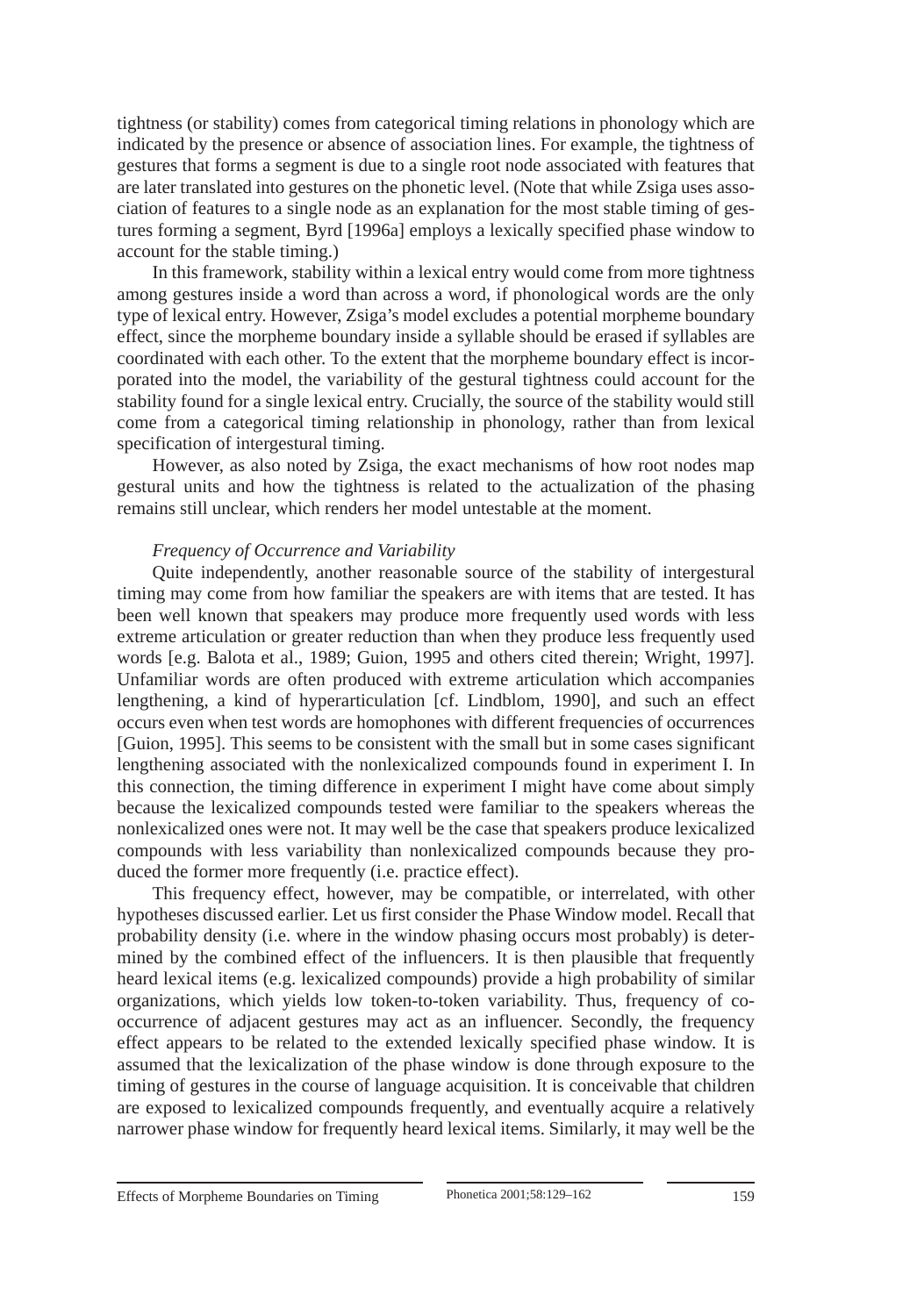case that bonding strength may increase among gestures inside high frequency words, whereas it may decrease among gestures of low frequency words.

Thus far, we have considered several hypotheses which might account for the stability of the timing of gestures as a function of lexical and/or morphological status of units in which gestures occur. Unfortunately, all these hypotheses are currently untestable because we do not have enough information of how each model assumed works, i.e. methodology to determine relevant influencing factors (in the case of Phase Window model and Bonding Strength model) and the interaction between such factors and the window width (in the case of Extended Lexically Specified Phase Window model). While the debate over what could be the best account for the stable timing within a single lexical item cannot be resolved here, the discussion provided in preceding paragraphs should make predictions that would hopefully inspire future research in intergestural timing.

# **Conclusion**

The current study has examined the effect of morpheme and word boundaries on the variability of intergestural timing. The results of two experiments show that there is a significant effect of morpheme boundaries on intergestural timing, i.e. more stable timing within a single morpheme (which is viewed as a single lexical entry) than across a morpheme boundary. Furthermore, the phonetic details of gestural overlap shed light on the asymmetry of palatalization between *ti* and *ni* in Korean. In particular, the effects of affixal morpheme boundaries on palatalization patterns for *ni* show that no neutralization is guaranteed within a phonological word.

Overall, the current study implies that the morphological structure may be encoded in the phonetic realization. This may seem radically different from traditional phonological theory [such as Chomsky and Halle, 1968], which assumes that the relative timing of phonemes in the output is handled automatically by the phonetic module, and therefore there are no effects of morpheme boundaries on it. Nevertheless, the findings reported in this paper open up the possibility that the phonetic realization is indeed influenced by the morphological structure. It is hoped that the current study will inspire future research that explores further the potential encoding of the morphological structure in low-level phonetics across languages.

#### **Acknowledgments**

I would like to thank our subjects Hyejeong Han, Hyuckjoon Lee, Namhee Lee, and Jiyoung Yoon for participating in the experiments. Special thanks go to Adam Albright for pointing out every detailed matter throughout the paper. This paper has also greatly benefited from discussion with and comments from Dani Byrd, Bruce Hayes, Sun-Ah Jun, Pat Keating, Donca Steriade. This paper has also been strengthened by thorough and insightful comments from the editor, John Kingston, reviewer, Caroline Smith, and two other anonymous reviewers. I wish to thank Marco Baroni, Melissa Tai and Siri Tuttle for proofreading and valuable suggestions, and other members of the UCLA Phonetics Lab for comments on earlier presentations of the work. This work was supported by the Department of Linguistics, UCLA.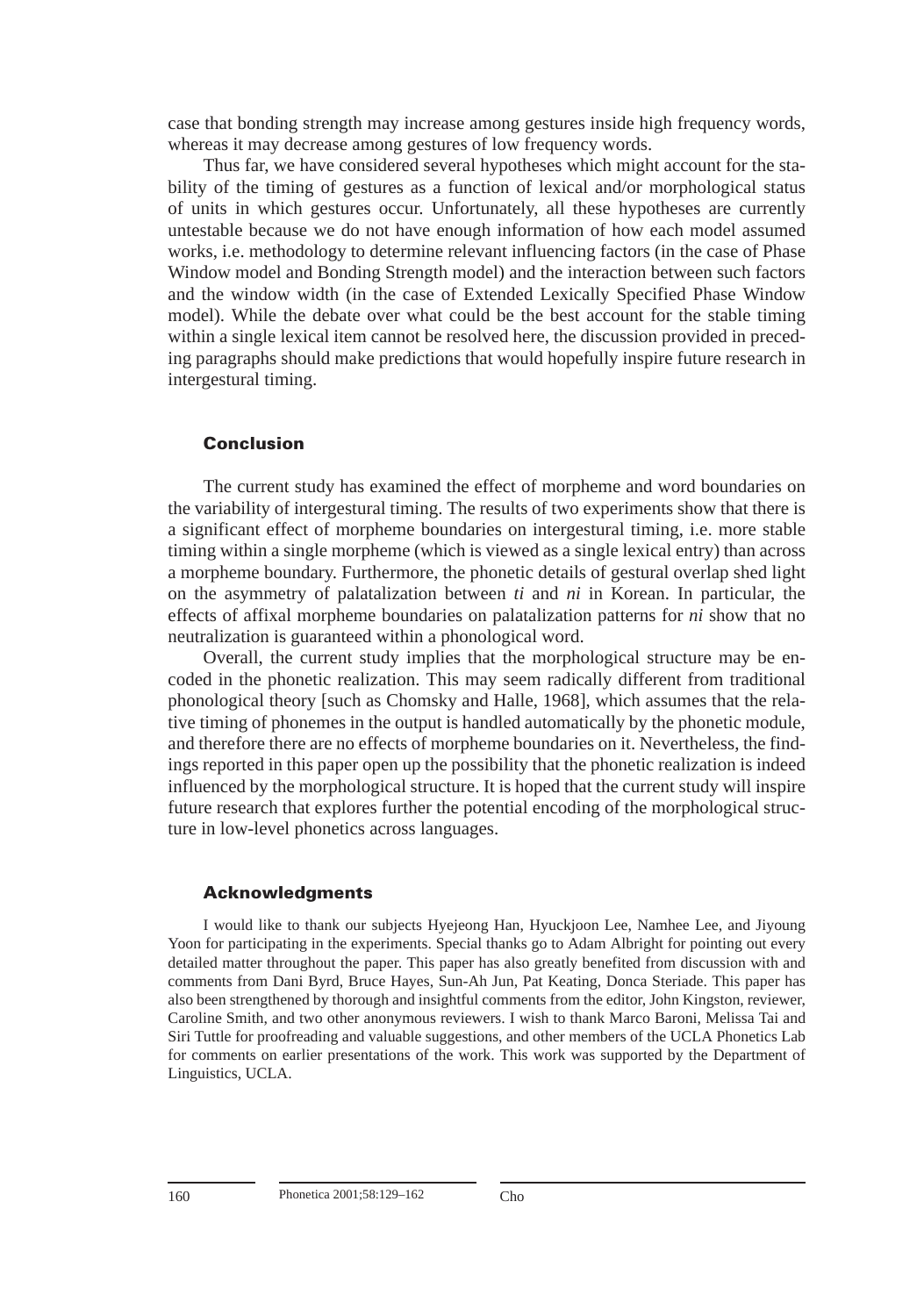#### **References**

- Ahn, S.-C.: The interplay of phonology and morphology in Korean; PhD diss. University of Illinois at Urbana-Champaign (1985).
- Balota, D.A.; Boland, J.E.; Shields, L.W.: Priming in pronunciation: beyond pattern recognition and onset latency. J. Memory Lang. *28:* 14–36 (1989).
- Barry, M.: Palatalization, assimilation and gestural weakening in connected speech. Speech Commun. *11:* 393–400 (1992).
- Bhat, D.N.S.: A generalization of palatalization; in Greenberg, Ferguson, Moravcsik, Universals of human language, vol. 2, pp. 47–92 (Stanford University Press, Stanford 1978).
- Booij, G.E.: Word formation. Lingua *65:* 260–270 (1985).
- Browman, C.; Goldstein, L.: Toward an articulatory phonology. Phonol. Yb. *3:* 219–252 (1986).
- Browman, C.; Goldstein, L.: Some notes on syllable structure in articulatory phonology. Phonetica *45:* 140–155 (1988).
- Browman, C.; Goldstein, L.: Articulatory gestures as phonological units. Phonology *6:* 201–252 (1989).
- Browman, C.; Goldstein, L.: Tiers in articulatory phonology, with some implications for casual speech; in Kingston, Beckman, Papers in Laboratory Phonology. I: Between the grammar and the physics of speech, pp. 341–376 (Cambridge University Press, Cambridge 1990).
- Browman, C.; Goldstein, L.: Articulatory phonology: an overview. Phonetica *49:* 155–180 (1992a).
- Browman, C.; Goldstein, L.: Responses to commentaries. Phonetica *49:* 222–234 (1992b).
- Browman, C.; Goldstein, L.: Dynamics and articulatory phonology; in Port, van Gelder, Mind as motion: explorations in the dynamics of cognition, pp. 175–193 (MIT Press, Cambridge 1995).
- Browman, C.; Goldstein, L.: Competing constraints on intergestural coordination and self-organization of phonological structures. Current Trends in Phonology, Royaumount, 1998. (To appear in Bull. Commun. parlé.)
- Byrd, D.: Articulatory timing in English consonant sequences; PhD diss. UCLA (1994). UCLA Working Papers in Phonet. *86* (1994).
- Byrd, D.: C-Centers revisited. Phonetica *52:* 285–306 (1995).
- Byrd, D.: A phase window framework for articulatory timing. Phonology *13:* 139–169 (1996a).
- Byrd, D.: Influences on articulatory timing in consonant sequences. J. Phonet. *24:* 209–244 (1996b).
- Byrd, D.: Intergestural coordination adjacent to multiple boundaries. Proc. 16th Int. Congr. Acoustics and 135th Meeting Acoust. Soc. Am., vol. 2, pp. 1255–1256 (1998).
- Byrd, D.: Articulatory vowel lengthening and coordination at phrasal junctures. Phonetica *57:* 3–16 (2000).
- Byrd, D.; Kaun, A.; Narayanan, S.; Saltzman, E.: Phrasal signatures in articulation; in Broe, Pierrehumbert, Papers in Laboratory Phonology V: Language acquisition and the lexicon, pp. 70–87 (Cambridge University Press, Cambridge 2000).
- Byrd, D.; Saltzman, E.: Intragestural dynamics of multiple prosodic boundaries. J. Phonet. *26:* 173–199 (1998).
- Cho, T.: Effect of prosody on vowel-to-vowel coarticulation in English. Proc. Int. Congr. Phonet. Sci. (ICPhS) 99, vol. 1, pp. 459–462 (1999).
- Cho, T.; Keating, P.: Articulatory and acoustic studies of domain-initial strengthening in Korean. UCLA Working Papers in Phonet. *97:* 100–138 (1999). (To appear in J. Phonet. 29.)
- Chomsky, N.; Halle, M.: The sound pattern of English (Harper & Row, New York 1968).
- Dixon, W.J.: BMPD statistical software manual (The Regents of University of California, Los Angeles 1988).

Docherty, G.J.: The timing of British English obstruents (Forsi, Berlin 1992).

- Edwards, J.; Beckman, M.E.; Fletcher, J.: The articulatory kinematics of final lengthening. J. acoust. Soc. Am. *89:* 369–382 (1991).
- Flege, J.E.: Effects of speaking rate on tongue position and velocity of movement in vowel production. J. acoust. Soc. Am. *84:* 901–916 (1988).
- Fougeron, C.; Steriade, D.: Does deletion of French schwa lead to neutralization of lexical distinction? In Proc. Eurospeech 97, pp. 943–946, Rhodes 1997.
- Gay, T.; Ushijima, T.; Hirose, H.; Cooper, F.S.: Effect of speaking rate on labial consonant-vowel articulation. J. Phonet. *2:* 47–63 (1974).
- Guion, S.G.: Word frequency effect among homonyms. Tex. Linguistic Forum *35:* 103–115 (1995).
- Hardcastle, W.J.: Some phonetic and syntactic constraints on lingual coarticulation during /kl/ sequences. Speech Commun. *4:* 247–263 (1985).
- Holst, T.; Nolan, F.: The influence of syntactic structure on [s] and [f] assimilation; in Connell, Arvaniti, Papers in Laboratory Phonology. IV: Phonology and phonetic evidence, pp. 315–333 (Cambridge University Press, Cambridge 1995).
- Iverson, G.; Wheeler, D.W.: Blocking and the elsewhere condition; in Hammond, Noonan, Theoretical morphology, pp. 325–338 (Academic Press, San Diego 1988).
- Jun, S.-A.: Asymmetrical prosodic effects on the laryngeal gesture in Korean; in Connell, Arvaniti, Papers in Laboratory Phonology. IV: Phonology and phonetic evidence, pp. 235–253 (Cambridge University Press, Cambridge 1995).
- Keating, P.A.: The window model of coarticulation: articulatory evidence; in Kingston, Beckman, Papers in Laboratory Phonology. I: Between the grammar and the physics of speech, pp. 451–470 (Cambridge University Press, Cambridge 1990).